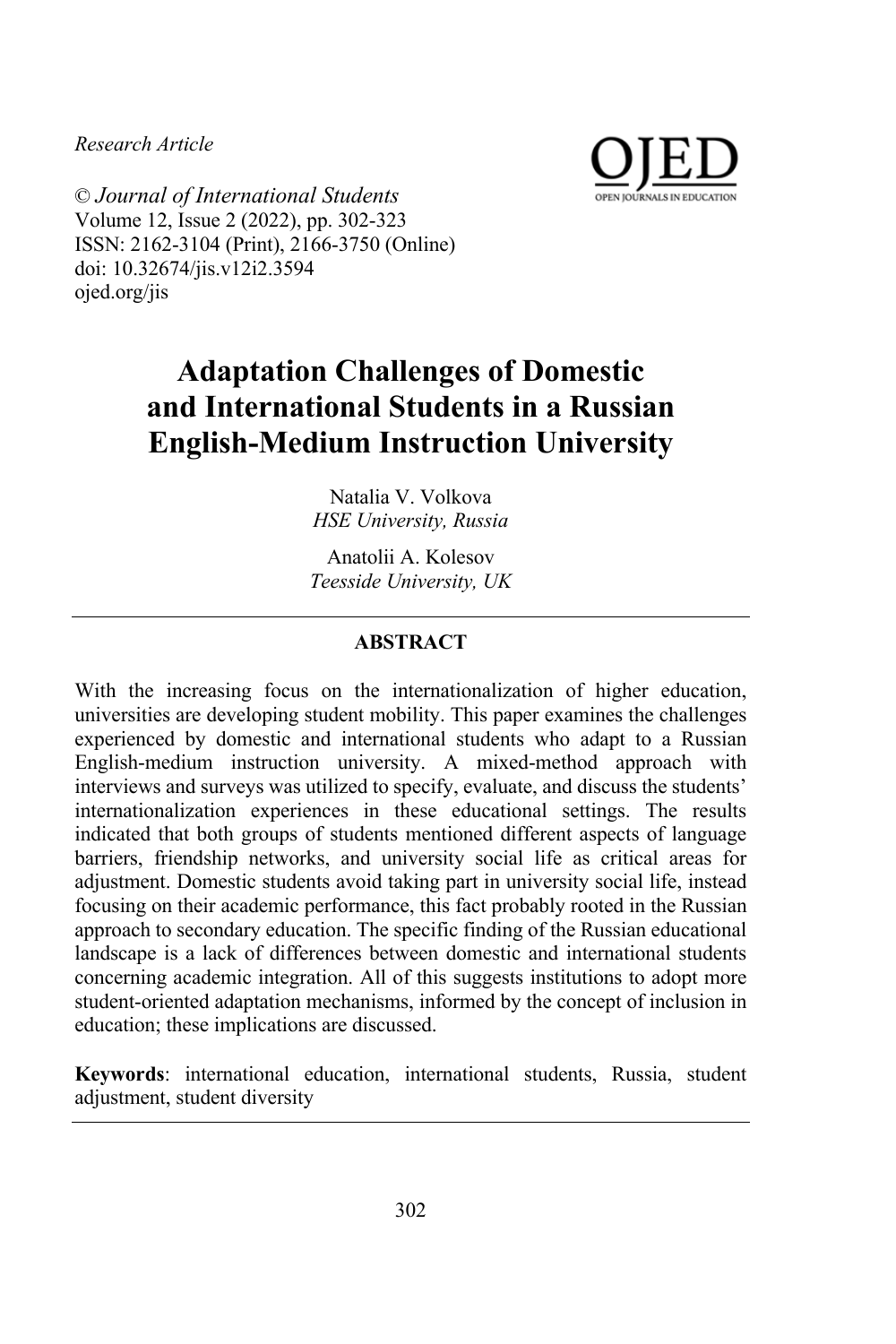## **INTRODUCTION**

The internationalization of higher education (HE) has become an ongoing trend for many universities worldwide. This tendency brought together students with different socio-cultural, linguistic, and ethnic backgrounds (Ivanova et al., 2018; Yuan et al., 2019). As a result, research established that sojourners arriving to study at foreign universities experienced numerous challenges that play a critical role in their academic and socio-cultural adaptation to host institutions. Globally and in Russia, these hindrances include, but are not limited to, language barriers (Akanwa, 2015; Arefyev & Sheregi, 2014; Beregovaya & Kudashov, 2019; Li et al., 2018), institutional support (Ivanova et al., 2018; Smith & Khawaja, 2011), social isolation (Bittencourt et al., 2021; Markina, 2018), and difficulty in developing friendships with local students (Golubkina et al., 2018; Guo & Guo, 2017). Moreover, domestic students have their own issues with internationalization. Russians expected that their international classmates would have a general knowledge of the host country's history and cultural aspects (Novgorodtseva & Belyaeva, 2020). Yuan and colleagues (2019) established that studying under an internationalized curriculum led Chinese students to confusions concerning individual, academic, and cultural identities. Anglophone students expressed resentment at the education quality because of the lower entry requirements for their international peers and their negative effects on the grade for teamwork (Marangell et al., 2018). Not surprisingly, the literature has been centered on understanding students' real experiences and mechanisms of adaptation to an internationalized environment (Bittencourt et al., 2021; Rienties et al., 2012; Zhou et al., 2008).

Following the internationalization trend, Russian universities have started introducing English-medium instruction (EMI) programs over the past decade (Block & Khvatova, 2017; Plakhotnik & Volkova, 2020). To provide an excellent learning experience, it is paramount for educators to examine what is necessary for both domestic and international students to adapt to such universities successfully. However, little is known about EMI students' experiences with adapting socially and academically to Russian institutional settings. Prior research mostly considered international students' adaptation to Russian-medium instruction universities (Beregovaya & Kudashov, 2019; Golubkina et al., 2018; Novgorodtseva & Belyaeva, 2020). This study aims to address a gap in crosscultural adaptation literature by investigating international and domestic students' experiences in a Russian EMI university. These findings can have meaningful implications for international partners of Russian and other post-Soviet countries' universities, professional associations, students, scholars, and teachers preparing to study at or collaborate with HE institutions in these regions.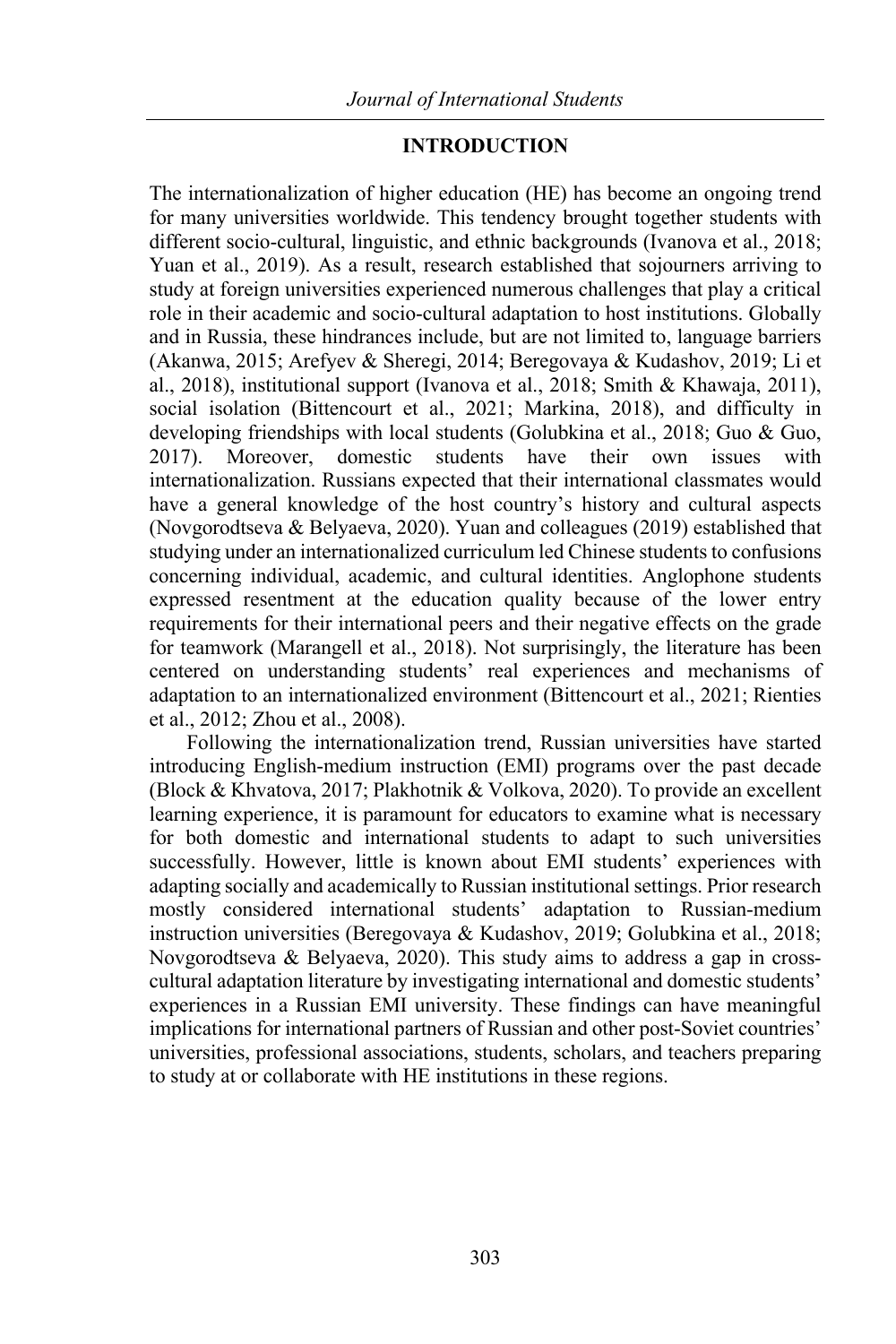# **INTERNATIONALIZATION IN RUSSIAN HIGHER EDUCATION: PROGRESS SO FAR**

The general definition of internationalization encompasses "the process of integrating an international, intercultural, or global dimension into the purpose, functions, or delivery of postsecondary education" (Knight, 2004, p. 11). Depending on the needs and expectations, internationalization initiatives vary from country to country (Hill et al., 2019; Uzhegova & Baik, 2020). While universities in Western countries were gradually advancing in their internationalization, post-Soviet HE institutions experienced several challenges in becoming competitive globally, due to a number of structural and economic differences (Dobbins & Kwiek, 2017; Yudkevich, 2014). Before joining the Bologna Process in 2003, Russia was isolated from the main developments in the internationalization of higher education, which led to a lack of English proficiency overall and in the education sphere, in particular (Frumina & West, 2012). In a 2013 OECD report, Russia was marked as a country that had "no or nearly no programs offered in English" (Organisation for Economic Co-operation and Development [OECD], 2013). Most international students coming to Russia before that time were from post-Soviet countries, accounting for 76% of all international students in 2010/2011 (Rosstat, 2020). Such sojourners experienced a relatively small cross-cultural transition due to the absence of language barriers and having general knowledge about the host culture. Besides, they thought more highly the Russian education market, in general (Arefyev & Sheregi, 2014).

Over the last decade, several reforms have been launched to transform Russian higher education and lift national HE institutions in global rankings. In 2012, the Russian government implemented the federal program '5–100-Project,' to advance at least five HE institutions into the top 100 universities worldwide by 2020. Altogether, 21 national universities were gradually selected for this program—15 in 2013, and other 6 HE institutions were added to this group in 2015. The result was an increase in the share of international students in Russia, from 2.2% in 2010/2011, to 7.3% in 2019/2020 (Rosstat, 2020). In this measurement, international or mobile students were defined as individuals "who have moved from their country of origin with the purpose of studying" (OECD, 2013, p. 305). Moreover, according to the Russian Ministry of Science and Higher Education, there are separate indicators for international students from CIS, the Baltic States, and Georgia (all being in the same group), and other countries, as presented in Table 1 from 2010 to 2020.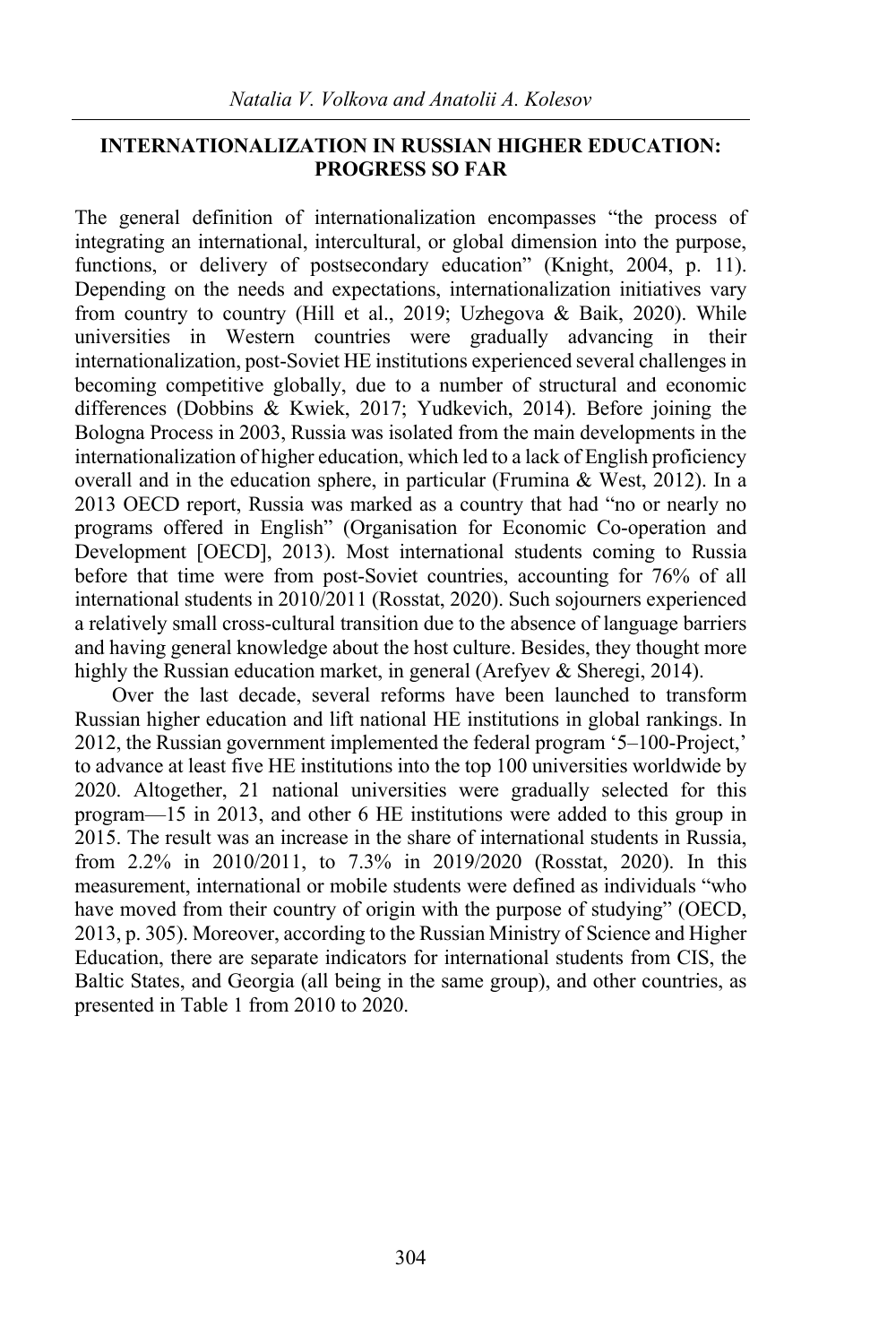| Indicators                                                                          | 2010/2011 | 2016/2017 |       | 2017/2018 2018/2019 | 2019/2020 |
|-------------------------------------------------------------------------------------|-----------|-----------|-------|---------------------|-----------|
| International<br>students, thou.<br>persons<br>By region:                           | 153.8     | 244.0     | 260.1 | 278.0               | 298.0     |
| the CIS, Baltic,<br>and Georgia                                                     | 116.7     | 186.8     | 191.6 | 198.7               | 205.9     |
| Europe                                                                              | 1.3       | 2.5       | 2.7   | 3.1                 | 2.8       |
| Asia                                                                                | 28.1      | 37.5      | 47.4  | 55.5                | 65.4      |
| Central and<br>South America                                                        | 0.9       | 1.8       | 2.0   | 2.4                 | 2.8       |
| North America<br>(the United<br>States and<br>Canada)                               | 0.1       | 0.4       | 0.2   | 0.3                 | 0.2       |
| Africa                                                                              | 6.7       | 12.6      | 15.0  | 16.7                | 20.7      |
| Share of<br>international<br>students in<br>total number of<br>students,<br>percent | 2.2       | 5.5       | 6.1   | 6.7                 | 7.3       |

#### *Journal of International Students*

**Table 1: Number of International Students in Russia 2010–2020**

Additionally, in 2017, to involve the remaining Russian public universities into internationalization, another state project called 'The Development of the Export Potential of the Russian Education System' (Presidium of the Presidential Council for Strategic Development and Priority Projects [PPCSDPR], 2017) was developed. According to this document, attracting international students, running advertising campaigns, and encouraging domestic student mobility are supported by legislation from the Russian government. All these measures are aimed at stimulating all Russian public universities to include internationalization in their strategic development programs before 2022 and increase the number of international students threefold by 2025. This project is a part of non-energy noncommodity export promotion policies aimed to diversify Russian exports with more technologically advanced goods and services. In 2018, the Russian government included non-energy non-commodity export promotion in the National Development Goals (World Bank [WB], 2020).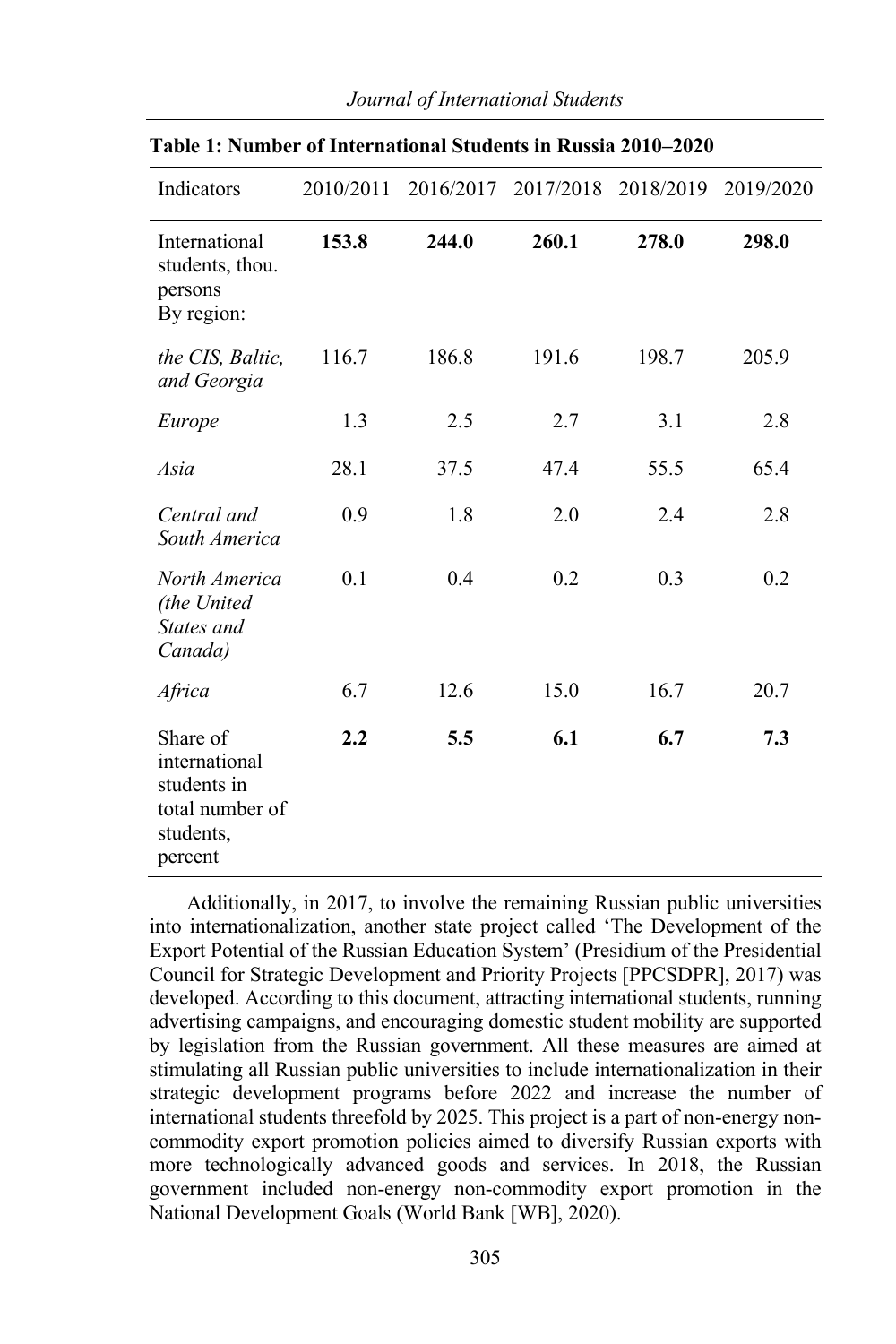To summarize, all these educational reform initiatives lead university leaders to develop various internationalization activities, in part by attracting international students (and faculty) through EMI programs. However, foreign and domestic students are different in their adjustment to the university experience (Marangell et al., 2018; Merola et al., 2019). This fact indicates a necessity to examine and develop appropriate mechanisms for the adaptation of learners international/intercultural environment, internationalized curricula, and teaching practices (Jones & Killick, 2013; Knight, 2004; Ryan, 2011).

# **CONCEPTUAL FRAMEWORK OF STUDENT ADAPTATION TO EMI UNIVERSITIES**

Commonly, adaptation refers to the relatively stable changes in an individual or group, in response to external requirements (Berry, 1997). Cross-cultural adaptation has two fundamental dimensions—psychological (e.g., sense of wellbeing) and socio-cultural (e.g., social skills for a daily intercultural living) (Ward & Kennedy, 1993). The former is predicted by one's personality, life change events, coping styles, and social support; the latter is connected to behavioral competence, such as knowledge about the host culture, language ability, degree of contact, and intergroup attitudes (Berry, 1997; Ward & Kennedy, 1999). All these factors affecting an individual's cross-cultural adaptation were combined in an acculturation framework developed by Berry (1997), updated in 2005 (Berry, 1997, 2005). Berry (2005) defined acculturation under this model as "a process of cultural and psychological changes that involve various forms of mutual accommodation, leading to some longer-term psychological and socio-cultural adaptations between both groups" (p. 699). Researchers have applied this model as a conceptual lens to make sense of how international students can function in dominant cultures (Li et al., 2018).

In the context of the current study, Berry's framework (1997, 2005) provides one perspective on student adaptation to an institution where they engage in intercultural relations or, in our case, to EMI university settings. However, this model has not been used in its entirety. The literature review showed widespread consensus on the importance of language competence and social support via friendship networks and institutional assistance in adapting to host-university life (Glass et al., 2014; Smith & Khawaja, 2011). According to Berry's framework (1997, 2005), all these challenging issues are associated with acculturative stress. The following sections review studies on student friendship networks, institutional support through integration practices, and language competence in internationalized university environments.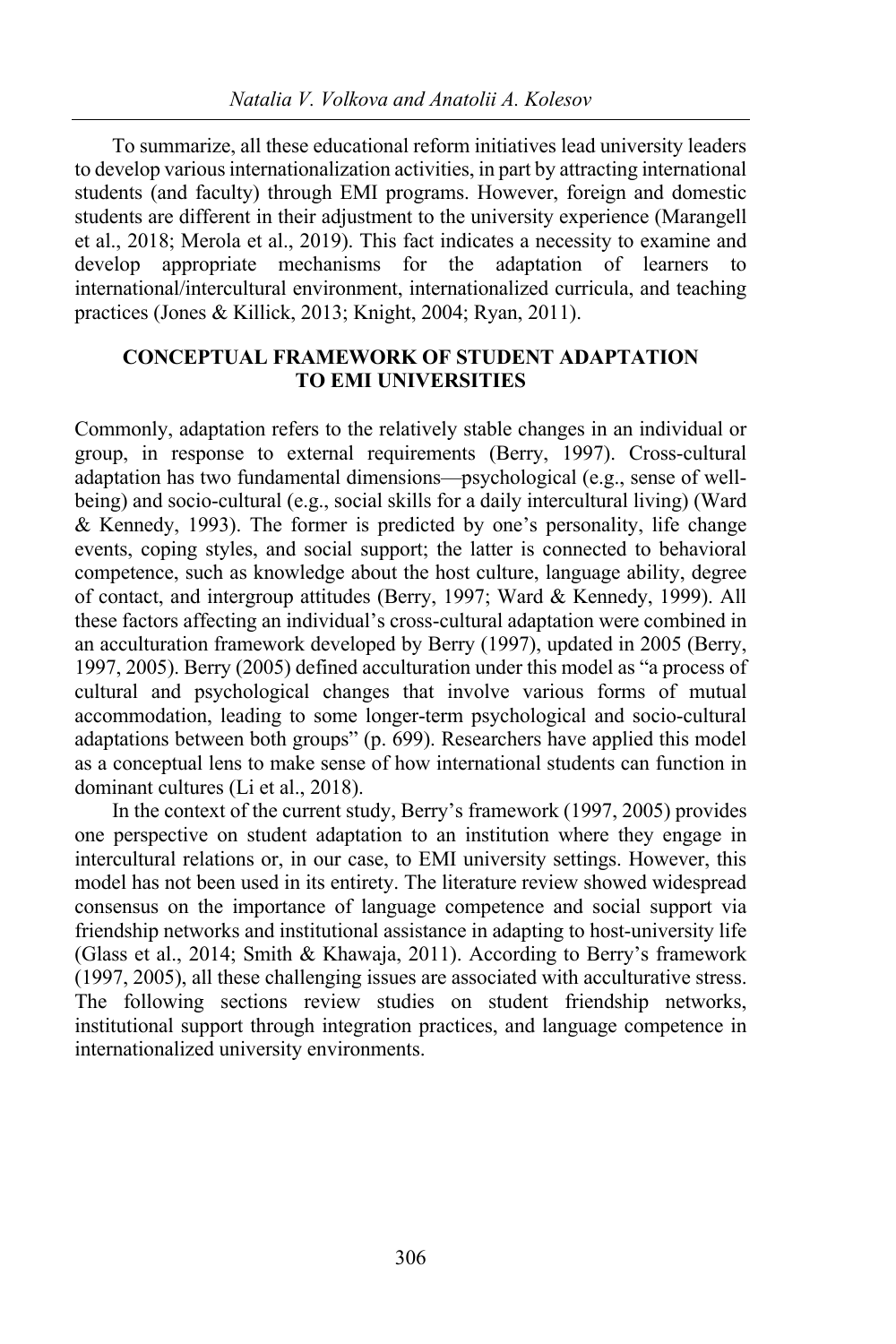### **Language Competence**

The linguistic ability remains a central index for student adaptation (Ivanova et al., 2018; Smith & Khawaja, 2011; Ward & Kennedy, 1993). Language proficiency is acknowledged to accelerate academic and social integration into university systems (Akanwa, 2015; Beregovaya & Kudashov, 2019; Li et al., 2018), as well as socio-economic, behavioral, and emotional outcomes (Piller, 2016). Language difficulties and subjective cultural differences constrain international students' leisure participation more than the study loads (Glass et al., 2014). It is worth keeping in mind that language differences are associated with disruptive effects on communication due to a lack of vocabulary or a difference in accents (Pudelko & Tenzer, 2019). Not surprisingly, language skills among students and the staff were identified as the decisive obstacle to internationalization in emerging countries (Hill et al., 2019). Hence, the literature on mobility and scholar careers has associated language barriers with a low proficiency in organizational language (or, in the current case, English for university staff members) and/or in the country language of the university (Russian for the international students in this study) (Arefyev & Sheregi, 2014; Pudelko & Tenzer, 2019).

Studies conducted in Russian-medium instruction HE institutions have shown that, for international students, language barriers are the most challenging issue (Arefyev & Sheregi, 2014; Beregovaya & Kudashov, 2019), coupled with weather conditions (Golubkina et al., 2018). However, little is known about student experiences in Russian EMI universities, as learning in English is a new approach in this country.

## **Institutional Integration Practices**

According to Berry's framework (1997, 2005), positive cross-cultural adaptation is usually characterized by striving for an integration acculturation strategy, which requires mutual accommodation between international and domestic students. Integration takes many forms (Merola et al., 2019); research specifically suggested that social and academic integration, which together form institutional integration (French & Oakes, 2004), bolster students' persistence to graduate (Glass et al., 2014; Tinto, 1997). According to a student retention model of Tinto (1975), updated in 2012, individuals' integration is based on their adjusting to HE institutions' academic and social systems (Rienties et al., 2012; Tinto, 1975, 1997). Academic integration refers to grade performance, skill development, and knowledge acquisition. Social integration, however, is connected to participation in university life and can be related or unrelated to one's studies (Rienties et al., 2012). Such adjustment can take the form of developing friendships, participating in formal and informal social activities on campus, doing sports, and team-based projects (Merola et al., 2019). This results in developing communicative and linguistic skills, higher awareness of cultural differences, and greater tolerance (Golubkina et al., 2018; Novgorodtseva & Belyaeva, 2020). Besides, participation in social events on campus, such as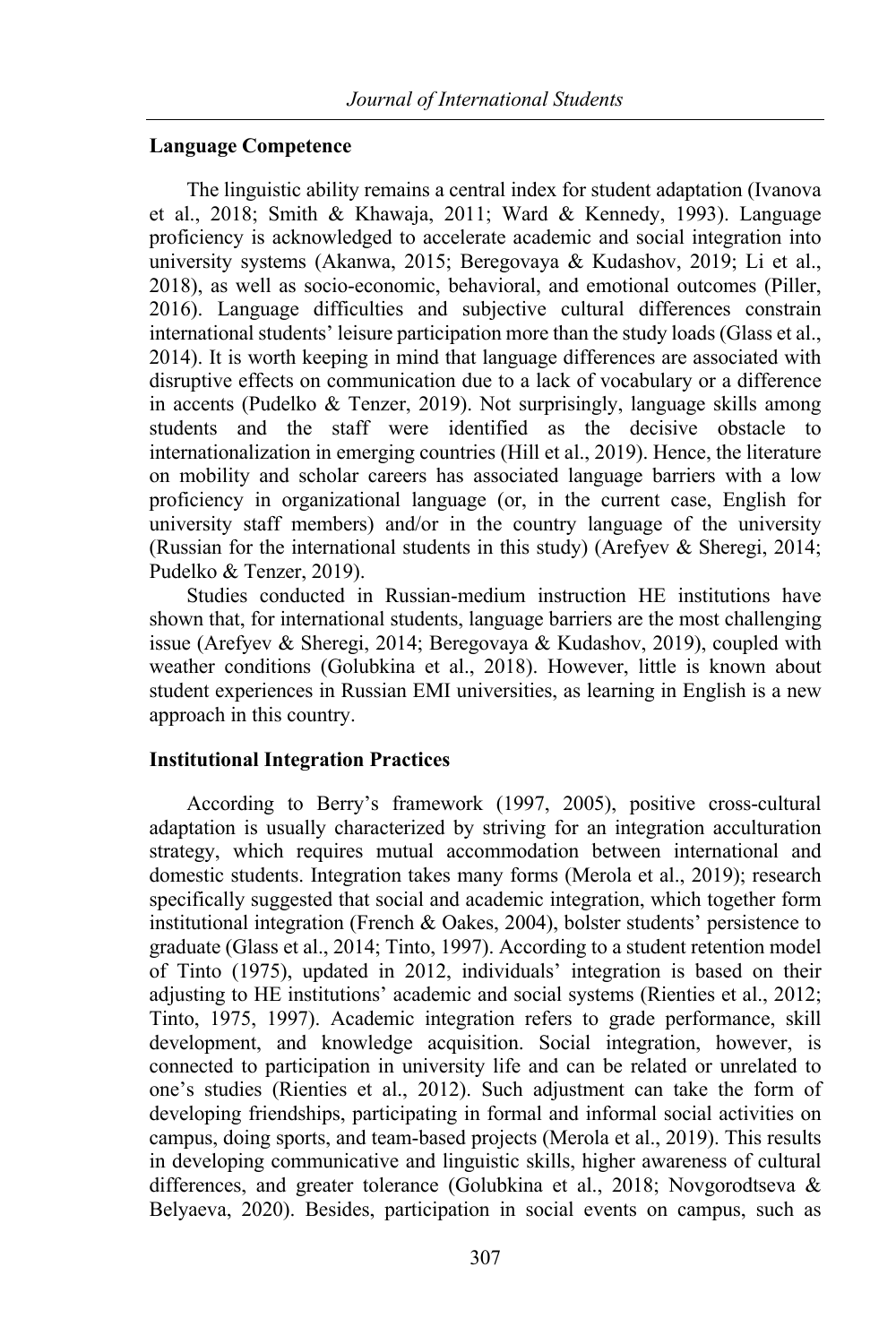volunteer services and cross-cultural events, can help students experience university culture (Akanwa, 2015).

The greater social context is undoubtedly vital for internationalization (Marangell et al., 2018). To this end, it is essential for university staff to develop innovative ways for institutional support, involving all learners in university life. In essence, it leads to the process of inclusion in education. This concept is concerned with identifying and removing barriers for students who may be at risk of marginalization, exclusion, or underachievement (Ainscow, 2005, p. 119). Hence, the design, selection, and use of particular adaptation mechanisms should arise from perceptions about all students' needs.

#### **Student Friendship Networks**

Several studies highlighted the critical role of supportive, social, and friendship networks (Smith & Khawaja, 2011; Zhou et al., 2008) for student adaptation. These types of relationships provide much-needed social support (Furnham, 2004; Hendrickson et al., 2011), reflect the degree of contact, and eliminate social isolation (Rose-Redwood & Rose-Redwood, 2013). In the seminal study of Bochner and colleagues (1977), foreign student social networks were classified under three categories: (a) *a co-national network* with compatriots in the host and home countries, established to maintain the original cultural values and behavior (Golubkina et al., 2018; Zhou et al., 2008) and to accelerate understanding of a new culture through conversations and intellectual exchange with those who experience similar attitudes (Bittencourt et al., 2021; Woolf, 2007); (b) *a network with host nationals*, such as home-based students, faculty, and counsellors, established to facilitate academic and professional success; (c) *a multi-national network* with non-compatriot international students, established to boost engagement in recreational activities or get advice. Although international students initially prefer interactions with co-nationals (Glass et al., 2014; Guo & Guo, 2017; Zhou et al., 2008), previous studies demonstrated that friendships with people from the host country are universally more valuable to adapting students (Akanwa, 2015; Golubkina et al., 2018; Novgorodtseva & Belyaeva, 2020; Ward & Kennedy, 1993).

Accordingly, to gain insight into learner experiences, four specific research areas were developed to explore student adaptation to such settings: internationalization experiences, language use, friendship networks, and institutional support via academic and social integration practices.

#### **RESEARCH QUESTIONS**

This research delves into how internationalization experiences, language use, student friendship networks, and academic and social integration practices were interpreted and experienced by domestic and international students. In line with these points, two overarching research questions (RQ) are as follows: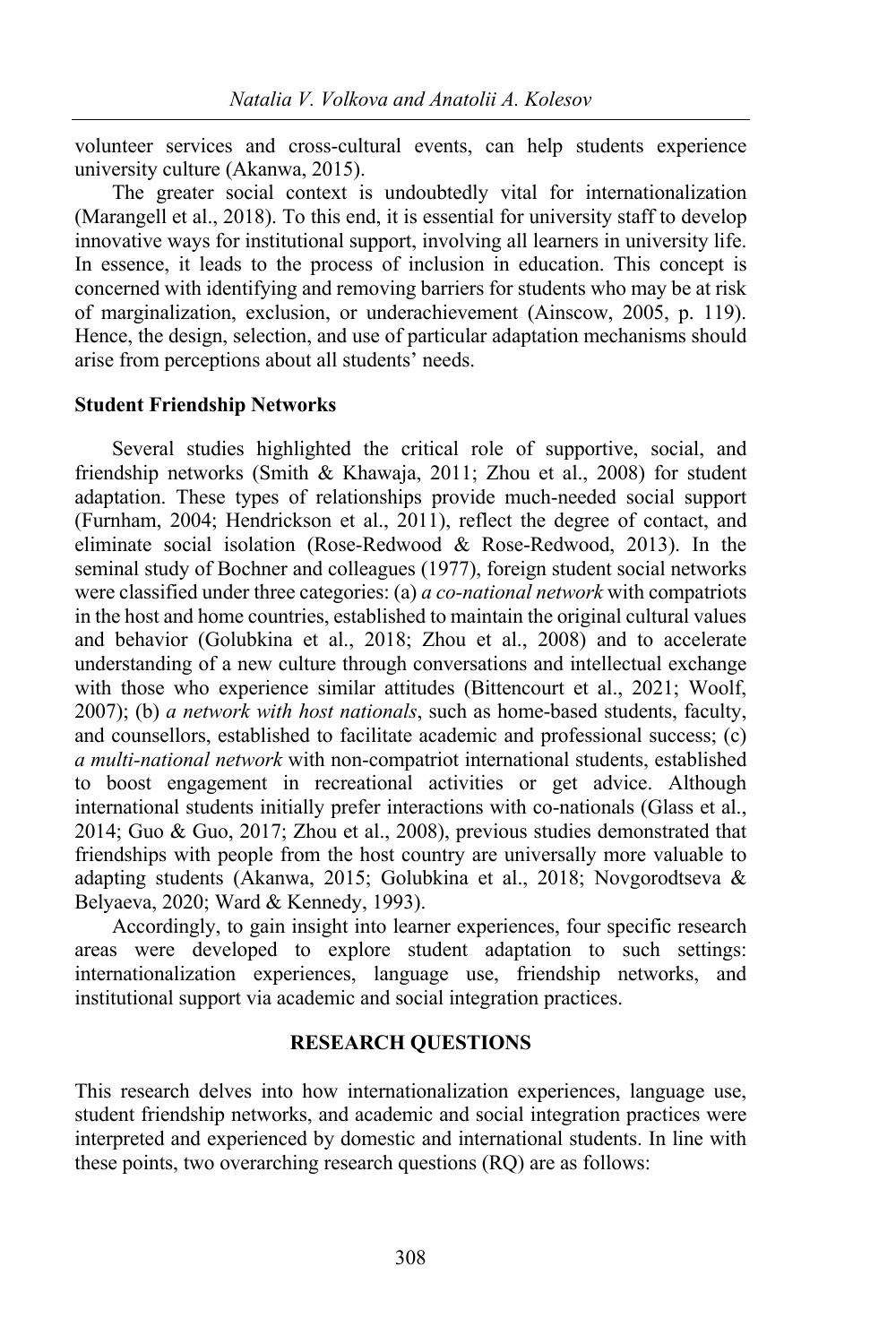- RQ1: What internationalization experiences are important for domestic and international students of a Russian EMI university?
- RQ2: What challenges do domestic and international students face in terms of friendship networks, language use, and academic and social integration?

Drawing on the concept of inclusion in education (Ainscow, 2005), university adaptation should establish a congruence between perceptions and initial expectations of all learners and university offers (Deil-Amen, 2011; Glass et al., 2014). Therefore, the third research question focuses on comparisons between domestic and international students regarding their social and academic integration.

RQ3: How are academic and social integration different for domestic and international students in a Russian EMI university?

Assuming that local and international students will have different wants and needs, this question goes beyond merely expecting such variations. The particular point is to identify the discrepancies between social and academic integration inside each group of learners.

### **METHODOLOGY**

### **Data Collection and Context**

The data were collected from students studying at one of the Russian research-intensive universities specializing in management and social science, located in the metropolis of the North-West region in 2019–2020. Since 2013, this university has been actively involved in the internationalization process, being a member of the federal program '5–100-Project.' Since then, three bachelor's and seven master's programs, conducted entirely in English, have been opened on this campus to attract international students. The admission requirements include, alongside professional knowledge, evidence of English proficiency—either in the form of passing the Unified State Exam (USE, EGE) in English or an international certificate such as IELTS or TOEFL. A key target indicator of the university development program is increasing the percentage of international undergraduates and postgraduates in full-time student enrolment to 20% by 2030. Overall, 315 international undergraduate and postgraduate students were studying on this campus during the research, which accounted for 5.3% of the total student enrolment there. The five countries from which the most significant number of international students came were, in descending order, Uzbekistan, Kazakhstan, China, Belarus, and Moldova.

Given this study's exploratory nature, a mixed-method research design involving qualitative and quantitative methods was applied (Zachariadis et al., 2013). This approach enabled us to show more valid results by finding agreement across different research strategies (Turner et al., 2017). First, interviews with students were conducted to capture their respective experiences in an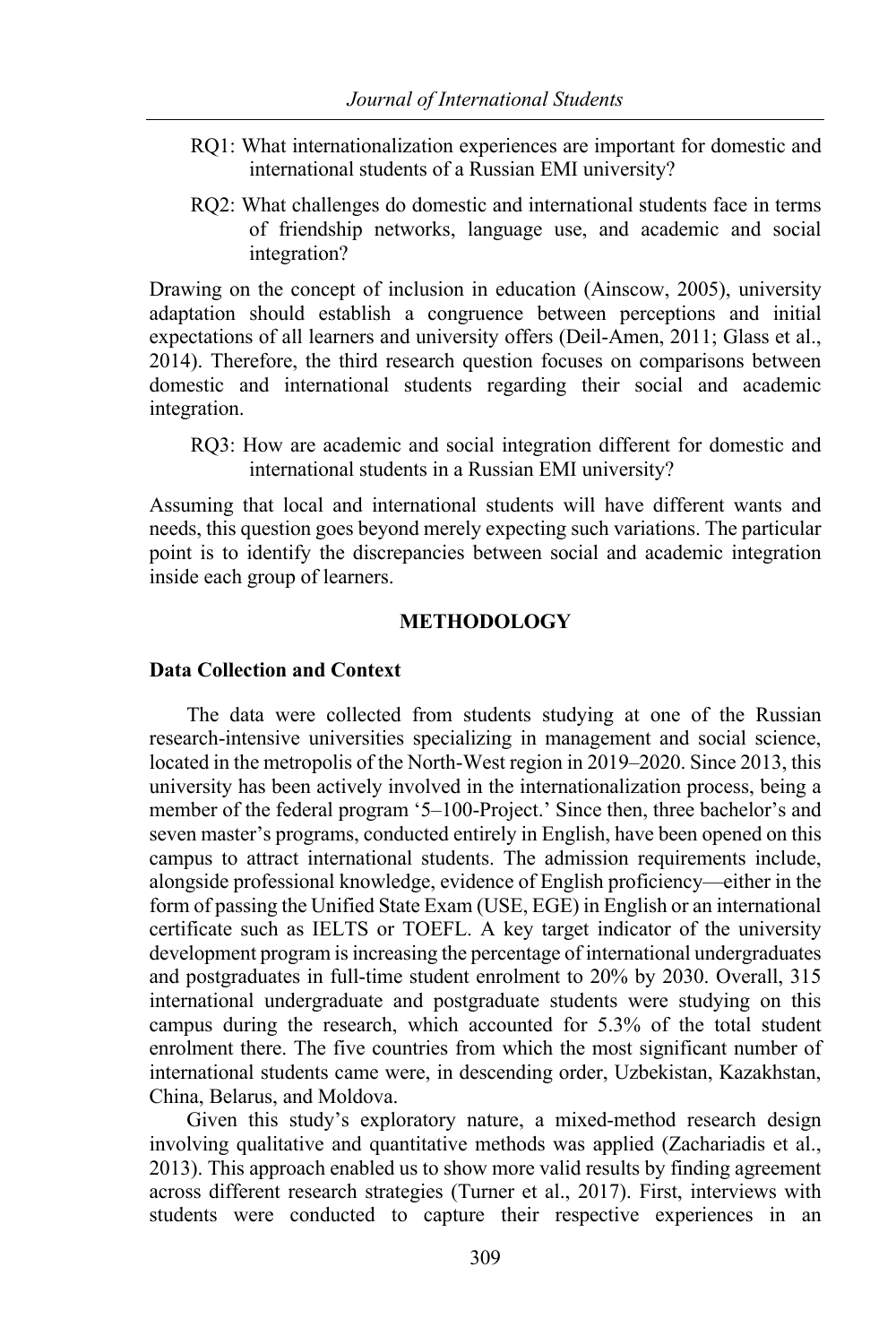internationalized context. Next, an online survey was performed to identify the participants' opinions about their academic and social integration. In this study, all non-Russian citizens who moved to the country with the purpose of studying were considered to be international students.

### **Qualitative Method**

Semi-structured interviews were conducted to grasp students' attitudes during their university adaptation. This method allowed us to gain deeper insights into the entirety of students' integration experience and hidden aspects of university life (Qu & Dumay, 2011). The interview questions centered on students' previous academic backgrounds, internationalization experiences, and drivers of and obstacles to adaptation. The questions were mostly open-ended, to learn participants' perceptions and interpretations, and their order and specifying details varied for each interview, depending on the interviewees' responses. The interviews were recorded and transcribed verbatim, their duration varied from 30 to 60 mins.

The interview transcripts were analyzed via the thematic content analysis method (Burnard, 1991). First, reflective notes summarizing the main ideas and topics raised by the respondent were made after each interview. Second, the interviews were transcribed, and all themes relevant to students' adaptation and internationalization experiences were open-coded and listed. This list was reread to exclude irrelevant themes and merge similar topics in order to develop a unified list of codes. Lastly, the transcripts were coded again according to this unified list, and the pieces of interviews relevant to each particular theme were grouped and given an appropriate title.

Overall, 21 interviews with both domestic and international students from undergraduate (81%) and postgraduate (19%) levels were conducted. The interviewees were recruited through international students' societies, other relevant communities at the university, and the snowball method. The interviewees came from Russia (11), ex-USSR countries (4), Africa (3), Middle East (2), and Asia (1). This classification of countries by region is used intentionally to highlight the number of Russian-speaking students from ex-USSR countries. Out of all the interviewees, 11 were female and 10 were male. The interviewees' average age was 22.4 ( $SD = 2.55$ ) and 19.7 ( $SD = 0.91$ ) for international and Russian learners, respectively. The length of stay in Russia ranged from 1 to 4 years ( $M = 2.70$ ,  $SD = 0.82$ ) for student sojourners.

#### **Quantitative Method**

An anonymous questionnaire was disseminated among 280 students studying in programs conducted in English. The students were contacted online with the help of the heads of two international student associations at the university. All participants completed the survey voluntarily and were informed about the goal of the study. Overall, 102 surveys were returned, an acceptable response rate for organizational studies (36%) (Baruch & Holtom, 2008). Of the total, international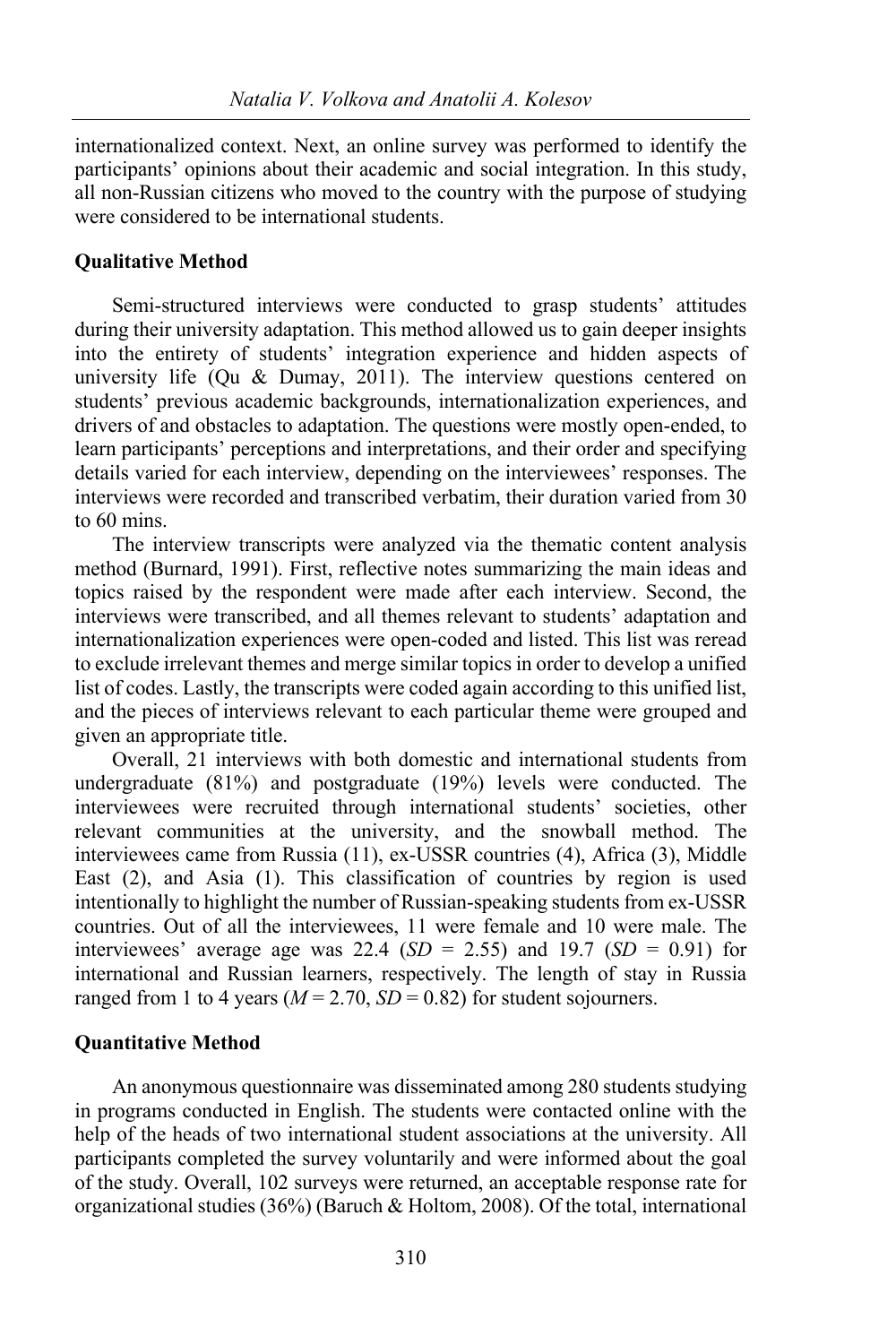and domestic students constituted 51% and 49%, respectively. The sojourners came from 24 countries of the following regions: ex-Soviet Union (42%), Europe (23%), Asia (11%), Middle East (10%), Africa (10%), and Latin America and the Caribbean (4%). Regarding gender, 55% were females, and 45% were males. The average age of international and domestic students was 22.7 (*SD* = 4.00) and 20.0  $(SD = 1.16)$ , respectively.

The questionnaire included two sections: demographic and university-related characteristics (age, gender, country of origin, study year, and mode) and assessment of academic and social integration, measured on a seven-point disagree–agree scale. Two single-item measurements for academic and social integration were developed on the basis of the literature review and then discussed by three subject matter experts. Each expert evaluated to what extent this single item captures critical aspects of the construct measured and its utility for practitioners (Fisher et al., 2016). According to the feedback, the items for academic and social integration were 'In your opinion, how well are you integrated into the university's academic life (classes, exams, studies, in general)?' and 'In your opinion, how well are you integrated into the university's social life (students' clubs, career days, public lectures, parties, etc.)?'

Statistical analysis was performed via SPSS 20.0 for Windows. First, descriptive statistics were calculated for age, academic, and social integration. Then, independent-samples *t*-test was used to analyze the discrepancy between domestic and international students regarding integration forms. Finally, the paired-sample *t*-test was run to compare social and academic integration for each group of learners.

## **Limitations**

This research has several limitations. First, it explored students studying at only one English-medium instruction institution located in a Russian metropolis. The findings might differ if the sample included individuals from other Russian universities. However, the region of origin makeup of international students mirrors that which is common for other Russian HE institutions (Rosstat, 2020). Second, non-Russian-speaking students used English to answer the interview questions, while other participants communicated through their mother tongue. Thus, the former could not express their opinion in greater detail; however, all interviewees had opportunities to revise interview transcripts. Third, previous studies established other challenges influencing university adaptation, such as ethnicity, socio-economic status, and gender (Deil-Amen, 2011; Guo & Guo, 2017; Jones & Killick, 2013; Markina, 2018; Rienties et al., 2012), all of which went beyond the scope of this inquiry. A final caveat is that doing the survey was voluntary, and the results may have been impacted by what types of students chose to respond.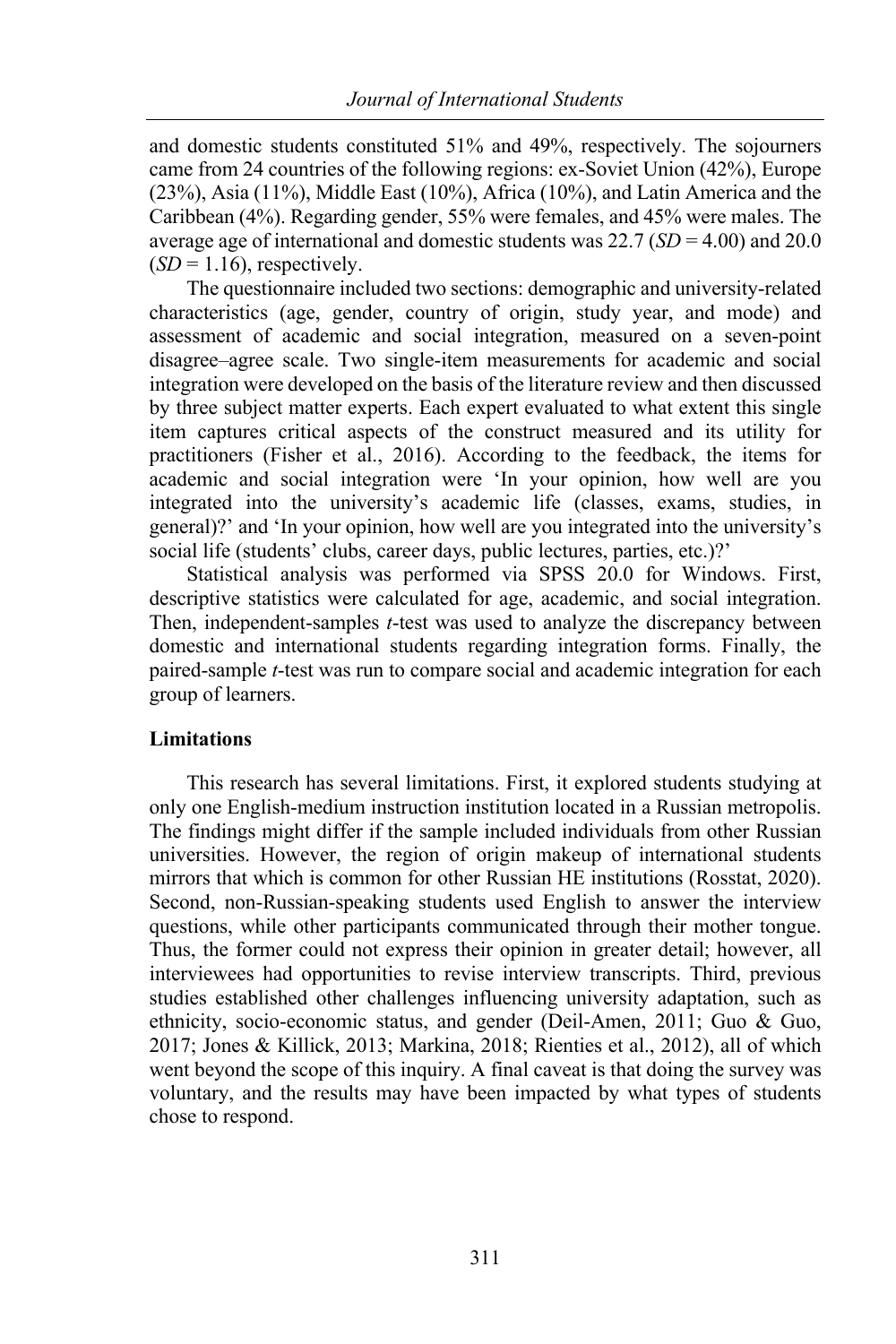#### **FINDINGS**

The qualitative analysis examined internationalization challenges and opportunities that students reported during university adaptation. Themes and ideas were often similar between domestic and international participants. Many of the interviewees shared identical views and opinions, suggesting homogeneity in this university's student population.

At the beginning of the interview, participants were asked about their internationalized university life experiences to answer the first research question. Most participants (18 out of 21) expressed positive attitudes toward internationalization, which brought a new educational form—EMI programs. Furthermore, as in other countries (Guo & Guo, 2017), the enrolment of international students increased.

I like it [internationalization]; I think that it is an opportunity to see a different perspective, and it develops you as a person. (Russian student, Political science)

Most students (eight international, six domestic students) noted socio-cultural aspects of internationalization, namely having an opportunity to meet new people, develop intercultural understanding, and get used to a multicultural environment, as illustrated by the following comment:

I think it's good because a person coming to a different country will talk about their culture, learn something about other cultures. He or she will understand people from different countries — it will help bridging the gap a lot. (International student, Tajikistan, Management)

In the interview, nobody mentioned the competitive advantages of the internationalization experience for future employment. This point keeps the institution relevant to the needs of the society by providing a global workforce (Agnew, 2012; Marangell et al., 2018).

No Russian students perceived classmates from post-Soviet countries as 'international' peers, mostly due to the latter's host language fluency. Such sojourners, in turn, did not have any difficulty in host-university adaptation and mentioned that it was very easy for them to adapt compared with the non-Russianspeaking students.

The key interview themes related to adaptation were (1) lack of Englishlanguage information and the low level of English proficiency of the university staff, (2) involvement in social activities, and (3) direct support of student friendship networks. In the following sections and Table 2, these themes are shown, ordered by the frequency of responses and the potential impact that each experience has on adaptation.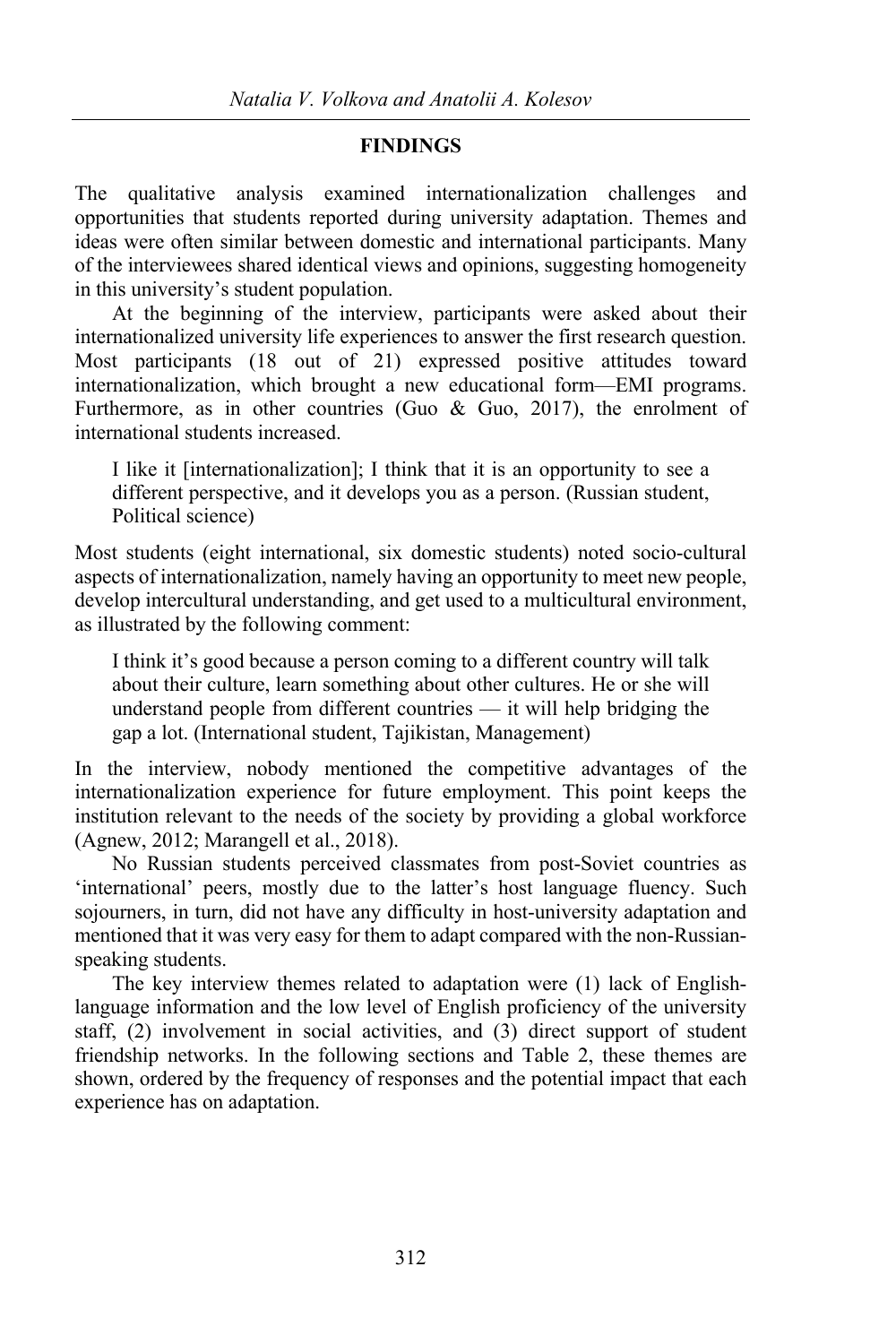| Theme                             | International students                                                                                         | Russian students                                                         | Both groups                                                                                              |
|-----------------------------------|----------------------------------------------------------------------------------------------------------------|--------------------------------------------------------------------------|----------------------------------------------------------------------------------------------------------|
| Language<br>barrier               | Lack of information in<br>English in online<br>university sources.<br>Lack of Russian<br>language proficiency. |                                                                          | Lack of English<br>vocabulary and<br>differences in<br>accents among<br>faculty, students,<br>and staff. |
| social life                       | University Lack of social events<br>in English.                                                                | Lack of<br>motivation to<br>participate in<br>university social<br>life. |                                                                                                          |
| Student<br>friendship<br>networks | Contacts with students<br>from ex-USSR<br>countries provide extra<br>support.                                  |                                                                          | Main adaptation<br>driver providing<br>support for<br>academic and social<br>integration.                |

## **Table 2: Adaptation Challenges and Drivers**

## **Language Barrier**

The participants (18 out of 21) reported that the language barrier was the main problem for university adaptation and their studies. For example, all international students spoke about the current lack of English-language information in different university sources. Here is how one interviewee explained it:

Sometimes, on the same information platform, they do not provide the same information in English that they provide in Russian; it makes it challenging, because you need to have a Russian in your group to translate the information that was not provided in English. (International student, Ghana, Management Master's)

English-speaking participants stated that administrative staff often failed to understand them, and students would then communicate with their peers, as illustrated by this comment:

Sometimes, dealing with a certain department at the university, where no staff members speak English nor understand, it was quite difficult. (International student, Nigeria, Political Science)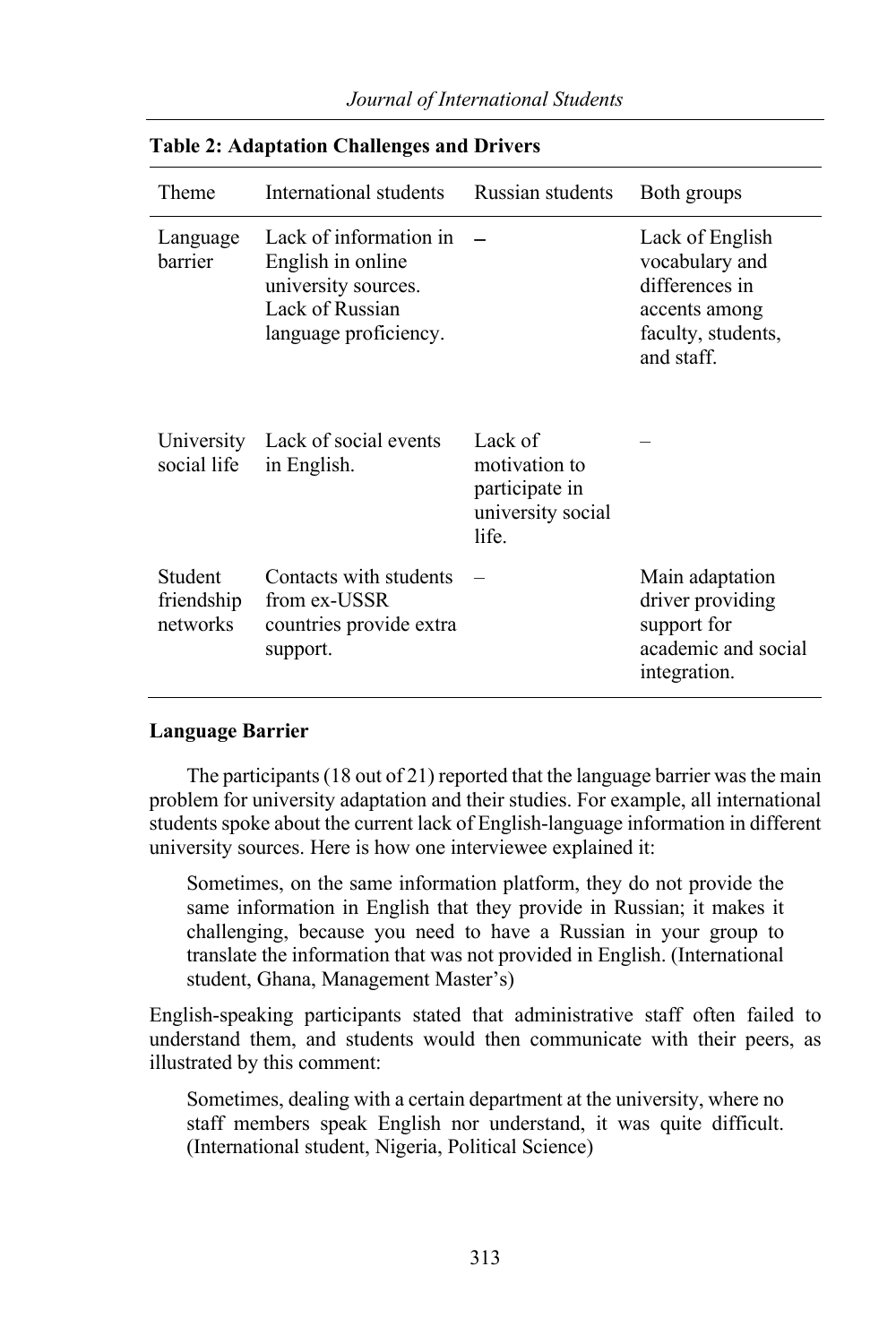Russian students (9 out of 11) mostly expressed resentment at the English proficiency of the faculty, as stated below:

I would say that [the level of English proficiency] varies greatly. There are professors with great English and those whose English is quite primitive. There is a contrast — professors with excellent English and those with mediocre English. (Russian student, Political science)

These comments suggest that developing administrative services for international audiences and monitoring English proficiency among staff members should be included in campus-wide goals. Such results are not unexpected; studies on internationalization in non-Anglophone emerging economies highlighted the lack of English language skills and of professional development of staff as a weakness in these countries (Hill et al., 2019).

# **Student Friendship Networks**

The topic of friendship networks was raised many times (16 out of 21), in response to different interview questions. At this university, students seek assistance from their peers first and only then consult with professors or administrative staff. The following comment illustrates this approach:

All of my friends are activists, curators, or something like that, so if I don't like something [related to university], I go and tell them, and we think of a solution together. (Russian student, Sociology)

The university provides several peer-mentoring programs and encourages students to participate in these activities. The examples below illustrate such support:

I think that the most useful and great guys overall were the curators. […] They are always online, always ready to help. (Russian student, Philology)

Among the things that helped me the most are the curators. I would often ask them different questions […] I could find the information the hard way, but if there are curators — they are there for us to ask questions — I always used this opportunity, and they always replied to me. (International student, Kazakhstan, Sociology)

However, information about these programs is scattered among different sources. This fact makes it hard for students to learn about these opportunities, clearly understand their purpose, or find out where they can get the necessary help. Such issues are not new, as universities in developed countries faced similar problems (Akanwa, 2015). In this respect, Russian-speaking students from post-Soviet countries have a unique role in supporting international students from other countries. They assist the latter when there is a lack of information in English, as described below: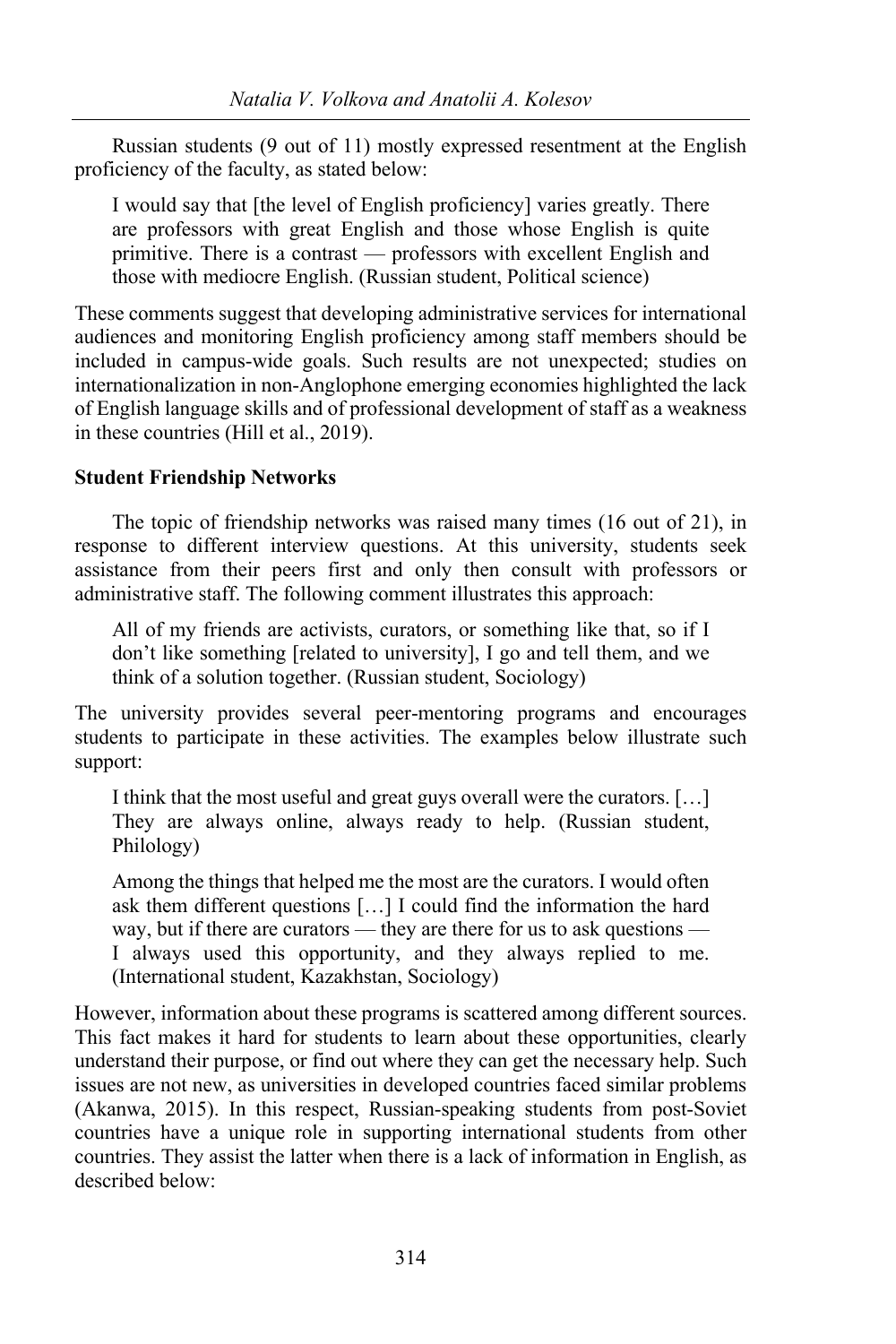When I have any problem in general, I get in touch with my friends from Russia or the CIS countries, like Ukraine. When it comes to studies, I always write to the study office, but before that… I'd ask my colleagues, especially those who are international students [speaking Russian], because sometimes we get an email in Russian and there is nothing in English. (International student, Pakistan, Management)

Therefore, a subcategory can be added to Bochner et al.'s (1977) model of noninstitutional social networks, to distinguish between non-resident Russianspeaking students and other international sojourners. This category plays a significant role in shaping international students' recreational and educational experiences in Russian education settings. In reference to Berry's (1997, 2005) framework, home-based and international students strived for integration acculturation strategies, negotiating actively with others to seek information.

## **University Social Life**

Most participants (17 out of 21) reported that they were generally satisfied with their academic integration despite occasional minor issues. However, non-Russian speaking students' social integration remains a challenge for most Russian institutions (Markina, 2018). One reason for this fact is that Russian learners did not actively participate in social events because of their heavy study load or interests. Only 3 out of 11 domestic interviewees spoke about being actively involved in the university's social life. Statements made by two participants capture this finding:

I would not say that I participate a lot in [social events]. I am just not interested. (Russian student, Sociology)

I did not really have any time for [social events] — especially during the 1st and 2nd year; we had many classes on the same day, and I did not want to go to the university at the weekends. (Russian student, Logistics)

The participants went on to say that most social events were in Russian, which fact became an 'informal' communication barrier for international students, as reported below:

Some events were organized well, but I had difficulty with the first one. Some presentations were in Russian, so I was lost. Some were in English. Individual students doing specific activities at particular stations spoke English, so it was easy to communicate with them. But at the main event, the main speakers spoke in Russian. (International student, Ghana, Management Master's)

While the language barrier was the main obstacle for participation in social life for the international students, many locals simply did not see sufficient value in the university extracurricular activities. The view of participants emphasized the importance of the linkage between participation in social activities and their motivation. However, social connections acquired at these events "serve as a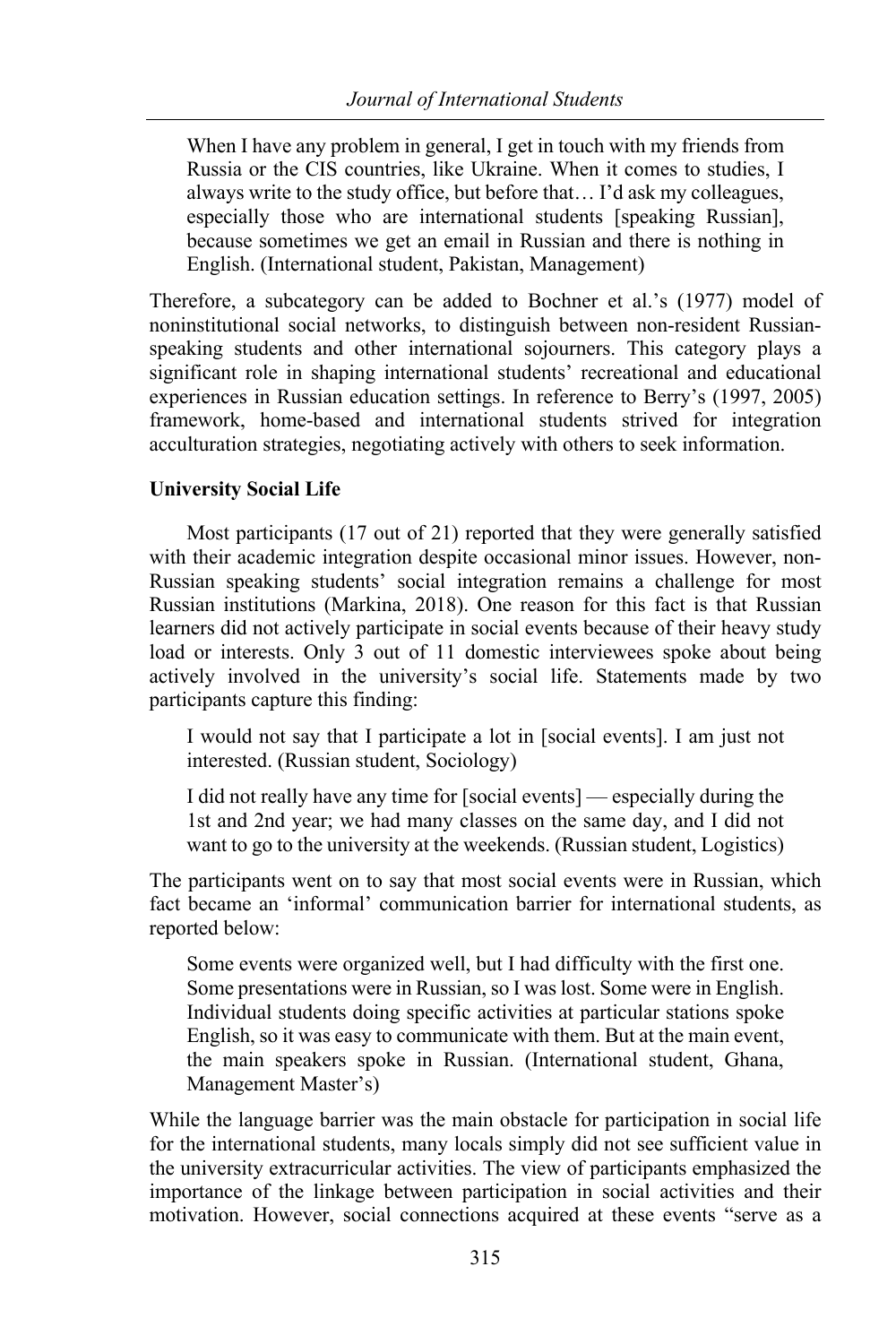vehicle through which academic involvement is engaged" (Tinto, 1997, p. 615). Therefore, any mechanisms enhancing engagement, such as listening to students' voices, sharing learning experiences, or delegating managerial issues in organizing these activities, coupled with external impetus, may enhance students' social and academic integration.

# **Comparative Analysis of Social and Academic Integration**

A statistical analysis was performed to establish the difference between domestic and international students in terms of social and academic integration. Table 3 reports means and standard deviations for age, as well as for social and academic integration for each group of participants. To start with, an examination of student differences, via the independent-samples *t*-test, showed a nonsignificant result between domestic and international students for both academic (t (100) = 0.994,  $p = 0.323$ ) and social (t (100) = -1.926,  $p = 0.057$ ) forms of integration. These results suggest that all learners are almost equally adapted to university life academically and socially.

An examination of the dissimilarity in social and academic integration, via a paired-sample t-test, indicated that these two variables differ significantly for domestic (t (49) = 7.344,  $p < 0.001$ ) and international (t (51) = 4.041,  $p < 0.001$ ) students. However, the latter demonstrated a lower discrepancy between these integration forms with paired mean differences, equaling 1.17, compared with 2.14 for locals. Since all participants scored significantly higher academic integration, it leads us to conclude that international and domestic students seem to be more adapted to studies than university social life within this educational context.

| Variables               | Domestic<br>students<br>$N = 50$ |      | International<br>students<br>$N = 52$ |      | Total<br>$N = 102$ |      |
|-------------------------|----------------------------------|------|---------------------------------------|------|--------------------|------|
|                         | Mean                             | SD.  | Mean                                  | SD   | Mean               | SD   |
| Age                     | 20.04                            | 1.16 | 22.67                                 | 4.00 | 21.38              | 3.24 |
| Academic<br>integration | 5.70                             | 1.31 | 5.44                                  | 1.30 | 5.57               | 1.31 |
| Social<br>integration   | 3.56                             | 1.93 | 4.27                                  | 1.78 | 3.92               | 1.88 |

**Table 3: Means and Standard Deviations for Age and Institutional Integration**

*Note: SD—standard deviation.*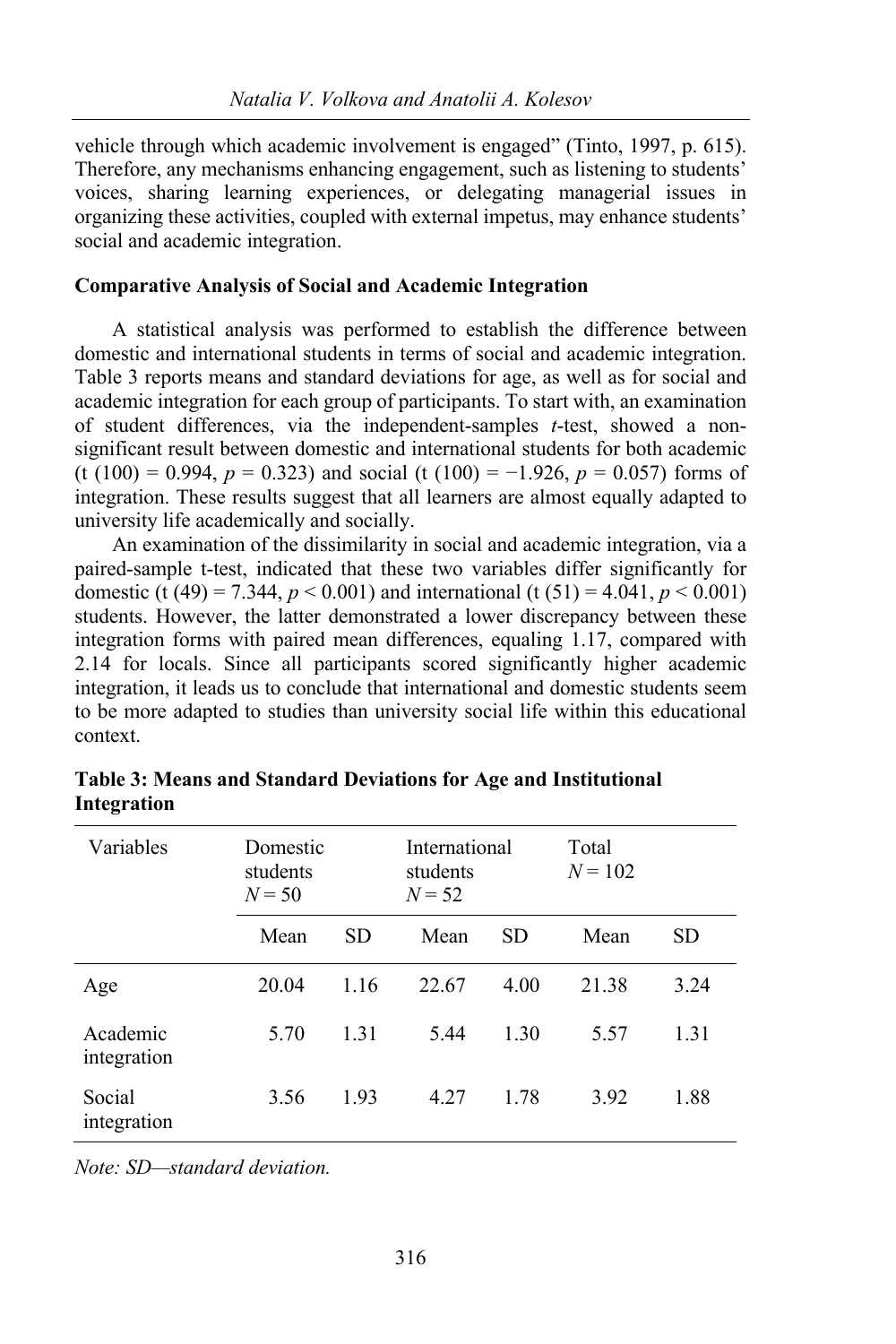# **DISCUSSION AND CONCLUSIONS**

The findings contribute to the existing cross-cultural adaptation literature on the student experience in an internationalized university environment, establishing the stages for further research in this area and suggesting certain implications for university management. *First*, home-based and international students are almost similarly adapted to academic life in this educational landscape, which contradicts some studies conducted in Western countries. For instance, in the Netherlands, international students with a (mixed) Western ethnic background performed better on academic and social integration than domestic peers (Rienties et al., 2012). Given the qualitative and quantitative results, this Russian EMI university rather successfully integrates all learners into academic life. This might be derived from the local education system, focusing more on academic success than developing social competencies (Froumin et al., 2018). This feature is likely to be so prevalent that once students are placed in this educational environment, it provides relatively high academic integration for everyone regardless of their country of origin. Thus, this result supports the notion that academic and social integration is multi-faceted, depending greatly on contextual factors.

*Second*, this study suggests that Russian students are less actively involved in university social life than their international peers. This discrepancy is likely to be rooted in the local high school system, focusing mostly on academic success (Kuzminov et al., 2011). For instance, research established that high school students with high academic achievement focus less on communicative interaction and emotional components in their motivation than their less academically successful classmates (Nikolaeva, 2018). In view of this, socioacademic interactions advocated by Deil-Amen (2011) could be used to enhance student involvement in social life. Personalized procedural help from administrative staff, coupled with mentoring by trusted teachers, can change students' minds regarding social activities. These techniques reflect the ideas of inclusion in education, which focus on supporting and welcoming diversity amongst all learners and responding to their needs (Ainscow, 2005), alternatively to traditional student integration practices that concentrate on university adjustments (Bittencourt et al., 2021).

*Third*, despite positive expressions toward internationalization, students did not mention it as a competitive advantage in the global labor market. It could also be connected to social integration resulting in a more profound knowledge about intercultural communication and global career prospects. Hence, universities should consider external incentives for student involvement in social life. To that end, Marangell and others (2018) suggested that activities geared toward boosting social integration should be included in the internationalized curriculum "for credit and in a facilitated, purposeful manner, rather than on an elective, makeyour-own-experience basis" (p. 1450). This can be done through, for instance, various joint programs with host students, such as volunteering work, team-based projects, experiential learning, or other formal courses in which students can develop their competencies of intercultural communication. However, a lack of experience of participating in joint activities should be a particular concern of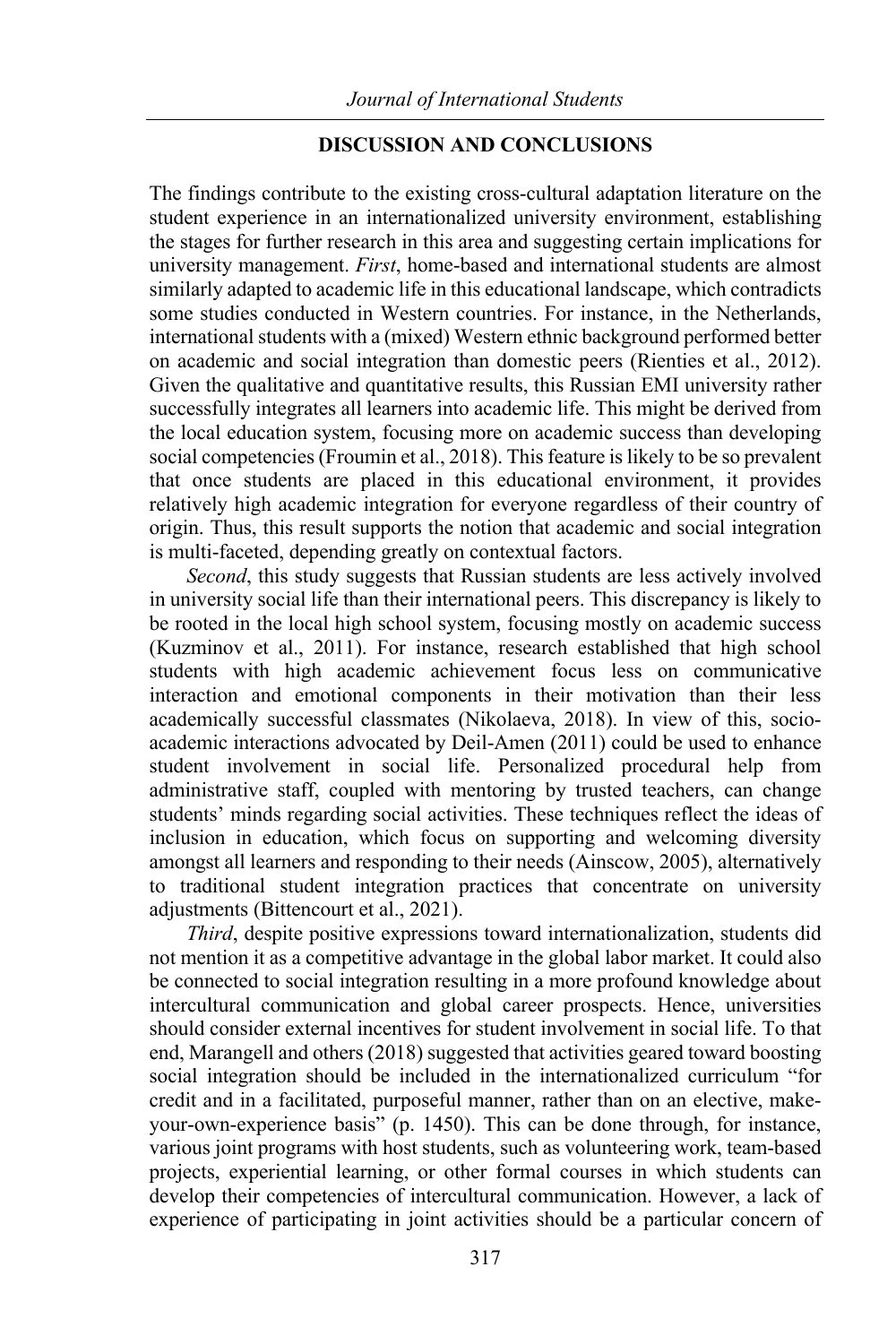faculty (Novgorodtseva & Belyaeva, 2020). Younger Russian students can be encouraged to participate in social activities for the purpose of, for example, enhancing their respective resumes or portfolios. All of the above means that educators should develop an introductory course for students in their early twenties, to stimulate participation in social life of the university, turning back to more student-oriented practices from inclusion in education.

Finally, the findings provide a more detailed portrayal of students' friendship networks. In Russian educational settings, several region-specific factors affect cross-cultural adaptation, one of them being the lack of English proficiency among staff members. As a result, multi-national networks, consisting of Russianspeaking students, mostly from post-Soviet countries, exist in the informal university culture. International participants indicated such social associations to be supportive and helpful for recreational and academic involvement in university life. When this is the case, administrators and student leaders should identify and support individuals who can link different social and linguistic groups, naturally making these persons university ambassadors. Hence, institutions can use such networks, through which to provide additional support to international students and to listen to student voices about university life (Hendrickson et al., 2011). Identifying similar networks in different settings can be a direction for future studies.

Overall, consistent with the recent study of international students in the United States (Bittencourt et al., 2021), these findings emphasized that social integration practices cannot fully satisfy domestic and international students' needs in terms of adaptation to an EMI university in a non-Anglophone emerging country. Both groups of learners described different challenges. Therefore, university leaders should reconsider the current adaptation practices, instead focusing on student diversity and mechanisms from the concept of inclusion in education (Ainscow, 2005), leading to an atmosphere of mutual engagement among all learners (Rose-Redwood & Rose-Redwood, 2013).

#### **REFERENCES**

- Agnew, M. (2012). A false dichotomy of serving either the local or the global community and its impact on internationalisation of the university. *Journal of Higher Education Policy and Management, 34*(5), 473–489. https://doi.org/10.1080/1360080X.2012.715997
- Ainscow, M. (2005). Developing inclusive education systems: What are the levers for change? *Journal of Educational Change, 6*(2), 109–124. https://doi.org/10.1007/s10833-005-1298-4
- Akanwa, E. E. (2015). International students in western developed countries: History, challenges, and prospects. *Journal of International Students, 5*(3), 271–284. https://doi.org/10.32674/jis.v5i3.421
- Arefyev, A. L., & Sheregi, F. E. (2014). *Иностранные студенты в российских вузах* [Foreign students in Russian universities]*.* Center for Sociological Research Publishing. https://www.5top100.ru/upload/iblock/be8/inostrannye\_ stydenty.pdf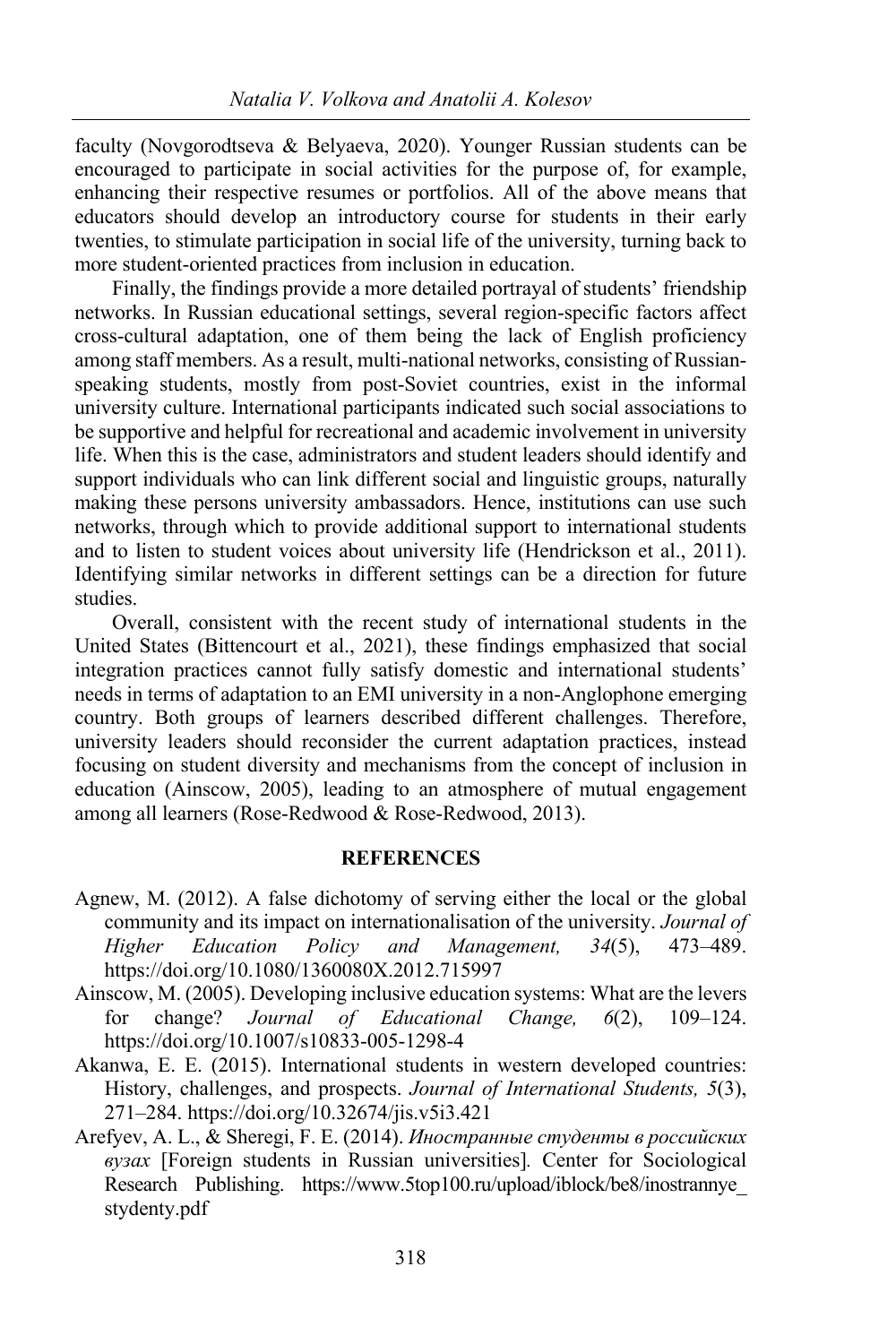- Baruch, Y., & Holtom, B. C. (2008). Survey response rate levels and trends in organizational research. *Human Relations, 61*(8), 1139–1160. https:// doi.org/10.1177%2F0018726708094863
- Beregovaya, O. A., & Kudashov, V. I. (2019). The problems of linguistic and academic adaptation of international students in Russia. *Integration of Education, 23*(4), 628–640. https://doi.org/10.15507/1991-9468.097.023. 201904.628-640
- Berry, J. W. (1997). Immigration, acculturation, and adaptation. *Applied Psychology, 46*(1), 5–34. https://doi.org/10.1111/j.1464-0597.1997.tb01087.x
- Berry, J. W. (2005). Acculturation: Living successfully in two cultures. *International Journal of Intercultural Relations, 29*(6), 697–712. https://doi.org/10.1016/j.ijintrel.2005.07.013
- Bittencourt, T., Johnstone, C., Adjei, M., & Seithers, L. (2021). "We see the world different now": Remapping assumptions about international student adaptation. *Journal of Studies in International Education, 25*(1), 35–50. https://doi.org/10.1177/1028315319861366
- Block, M., & Khvatova, T. (2017). University transformation: Explaining policymaking and trends in higher education in Russia. *Journal of Management Development, 36*(6), 761–779. https://doi.org/10.1108/JMD-01-2016-0020
- Bochner, S., McLeod, B. M., & Lin, A. (1977). Friendship patterns of overseas students: A functional model. *International Journal of Psychology, 12*(4), 277–294. https://doi.org/10.1080/00207597708247396
- Burnard, P. (1991). A method of analysing interview transcripts in qualitative research. *Nurse Education Today, 11*(6), 461–466. https://doi.org/ 10.1016/0260-6917(91)90009-Y
- Deil-Amen, R. (2011). Socio-academic integrative moments: Rethinking academic and social integration among Two-Year College Students in careerrelated programs. *The Journal of Higher Education, 82*(1), 54–91. https://doi.org/10.1353/jhe.2011.0006
- Dobbins, M., & Kwiek, M. (2017). Europeanisation and globalisation in higher education in Central and Eastern Europe: 25 years of changes revisited (1990– 2015). *European Educational Research Journal, 16*(5), 519–528. https://doi.org/10.1177%2F1474904117728132
- Fisher, G. G., Matthews, R. A., & Gibbons, A. M. (2016). Developing and investigating the use of single-item measures in organizational research. *Journal of Occupational Health Psychology, 21*(1), 3–23. https:// doi.org/10.1037/a0039139
- French, B. F., & Oakes, W. (2004). Reliability and validity evidence for the institutional integration scale. *Educational and Psychological Measurement, 64*(1), 88–98. https://doi.org/10.1177%2F0013164403258458
- Froumin, I., Dobryakova, M., Barannikov, K., &Remorenko, I. (2018). *Универсальные компетентности и новая грамотность: чему учить се годня для успеха завтра* [Key competencies and new literacy: From slogan to school reality]. NRU HSE Publishing. https://ioe.hse.ru/data/2018/ 07/12/1151646087/2\_19.pdf.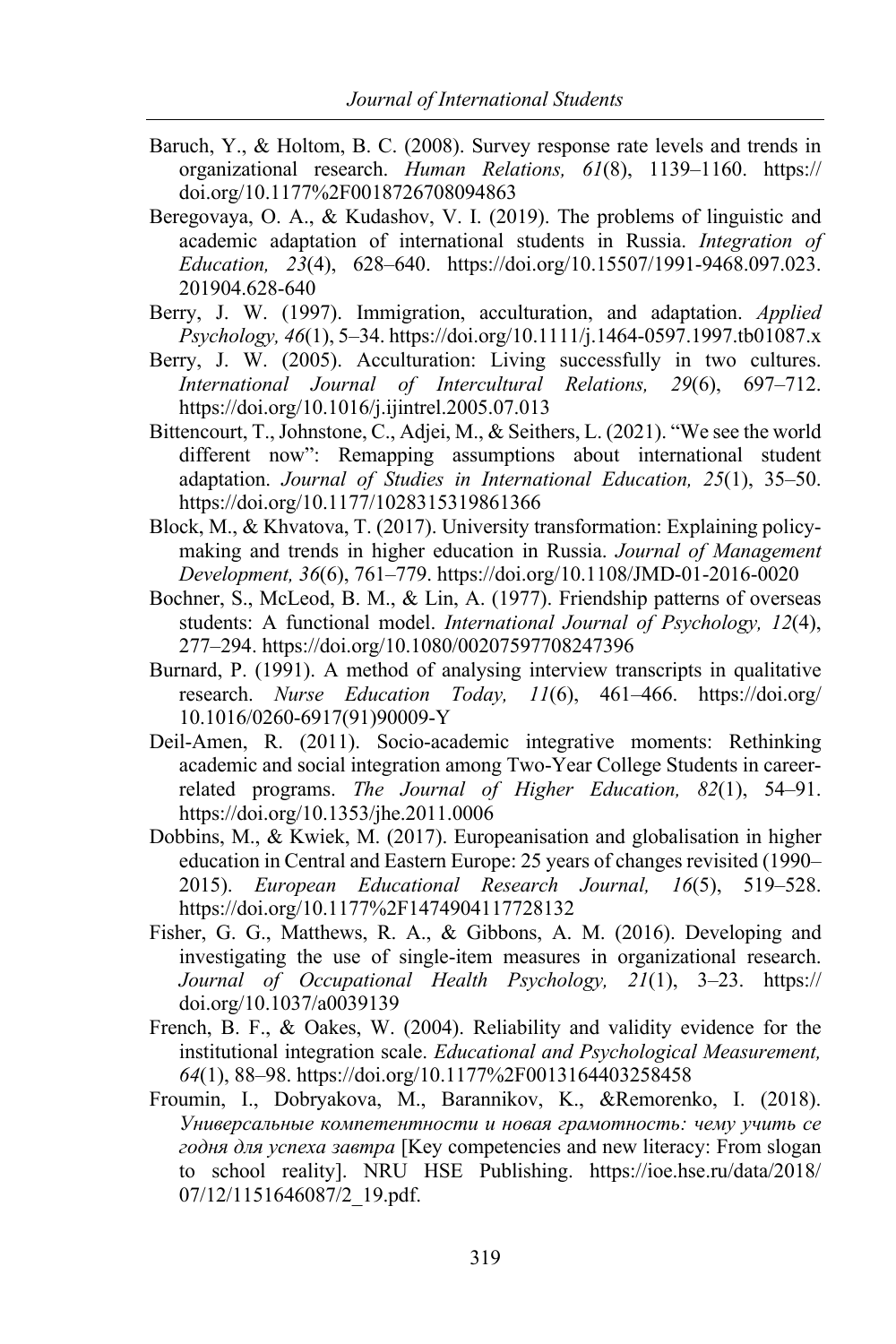- Frumina, E., & West, R. (2012). *Internationalisation of Russian higher education: The English language dimension.* British Council. https://www. britishcouncil.ru/sites/default/files/internationalisation\_of\_russian\_higher\_ education.pdf
- Furnham, A. (2004). Foreign students: Education and culture shock. *The Psychologist, 17*(1), 16–19. https://thepsychologist.bps.org.uk/volume-17/ edition-1/foreign-students-education-and-culture-shock
- Glass, C. R., Gómez, E., & Urzua, A. (2014). Recreation, intercultural friendship, and international students' adaptation to college by region of origin. *International Journal of Intercultural Relations, 42*, 104–117. https:// doi.org/10.1016/j.ijintrel.2014.05.007
- Golubkina, T. M., Efimova, S. A., Kipriyanova, N. V., Petrosyan, D. I., & Sokolova, M. V. (2018). Russian university through foreign students' eyes. *West – East, 11*, 223–239. https://doi.org/10.30914/2227-6874-2018-11-223-239
- Guo, Y., & Guo, S. (2017). Internationalization of Canadian higher education: Discrepancies between policies and international student experiences. *Studies in Higher Education, 42*(5), 851–868. https://doi.org/10.1080/03075079. 2017.1293874
- Hendrickson, B., Rosen, D., & Aune, R. K. (2011). An analysis of friendship networks, social connectedness, homesickness, and satisfaction levels of international students. *International Journal of Intercultural Relations, 35*(3), 281–295. https://doi.org/10.1016/j.ijintrel.2010.08.001
- Hill, C., Hell, S., & Van Cauter, K. (2019). Internationalising higher education in Cambodia, Lao PDR, Myanmar, and Viet Nam: Challenges and approaches. *Studies in Higher Education*, Advance online publication. https:// doi.org/10.1080/03075079.2019.1680966
- Ivanova, G. P., Logvinova, O. K., & Shirkova N. N. (2018). Pedagogical support of foreign students' sociocultural adjustment: The experience of implementation. *Higher Education in Russia, 27*(3), 60–69. https://vovr. elpub.ru/jour/article/view/1314
- Jones, E., & Killick, D. (2013). Graduate attributes and the internationalized curriculum: Embedding a global outlook in disciplinary learning outcomes. *Journal of Studies in International Education, 17*(2), 165–182. https://doi.org/10.1177%2F1028315312473655
- Knight, J. (2004). Internationalization remodeled: Definition, approaches, and rationales. *Journal of Studies in International Education, 8*(1), 5–31. https://doi.org/10.1177%2F1028315303260832
- Kuzminov, Y. I., Froumin, I. D., & Zakharov, A. B. (2011). Russian school: An alternative to modernization from above. *Educational Studies Moscow, 3*, 5–54. https://doi.org/10.17323/1814-9545-2011-3-5-53
- Li, J., Wang, Y., Liu, X., Xu, Y., & Cui, T. (2018). Academic adaptation among international students from East Asian countries: A consensual qualitative research. *Journal of International Students, 8*(1), 194–214. https://doi.org/10.32674/jis.v8i1.160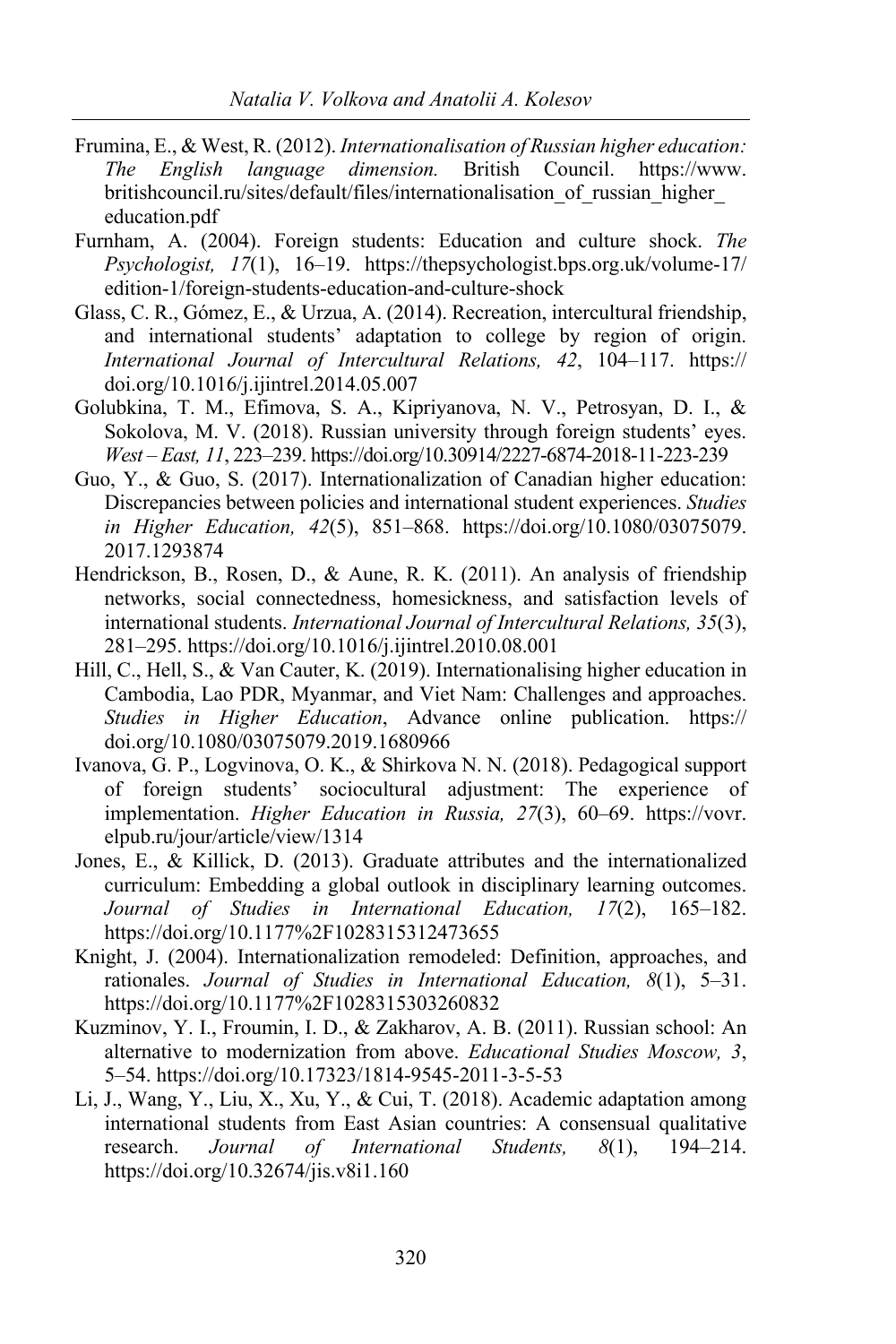- Marangell, S., Arkoudis, S., & Baik, C. (2018). Developing a host culture for international students: What does it take? *Journal of International Students,*  8(3), 1440–1458. https://doi.org/10.32674/jis.v8i3.65
- Markina, D. M. (2018). Socio-economic factors exerting impact on motivation of training in Russia of foreign students on the example of the RANEPA. *Social-Economic Phenomena and Processes, 13*(2), 58–63. https://doi.org/ 10.20310/1819-8813-2018-13-2-58-63
- Merola, R. H., Coelen, R. J., & Hofman, W. H. A. (2019). The role of integration in understanding differences in satisfaction among Chinese, Indian, and South Korean international students. *Journal of Studies in International Education, 23*(5), 535–553. https://doi.org/10.1177/1028315319861355
- Nikolaeva, N. V. (2018). Investigation of the interdependence of adaptation characteristics and level of success in the training of students of senior classes. *Proceeding of Herzen's Readings: Psychological Studies in Education*, Russia, 1–1, 261–268.
- Novgorodtseva, A. N., & Belyaeva, E. A. (2020). Internationalization of higher education in Russia: Sociocultural interaction of students from the BRICS countries (Russia, China). *Perspectives of Science and Education, 45*(3), 517–526. https://doi.org/10.32744/pse.2020.3.37
- Organisation for Economic Co-operation and Development. (2013). *Education at a glance 2013: OECD indicators*. OECD Publishing.
- Piller, I. (2016). *Linguistic diversity and social justice: An introduction to applied sociolinguistics*. Oxford University Press.
- Plakhotnik, M. S., & Volkova, N. V. (2020). No longer a family: Employee perceptions of organizational culture of a Russian English-medium instruction university. *Journal of Management Development, 39*(1), 82–96. https://doi.org/10.1108/JMD-12-2018-0378
- Presidium of the Presidential Council for Strategic Development and Priority Projects. (2017, May 30). *Project "Development of the export potential of the Russian education system."* http://static.government.ru/media/files/ DkOXerfvAnLv0vFKJ59ZeqTC7ycla5HV.pdf
- Pudelko, M., & Tenzer, H. (2019). Boundaryless careers or career boundaries? The impact of language barriers on academic careers in international business schools. *Academy of Management Learning & Education, 18*(2), 213–240. https://doi.org/10.5465/amle.2017.0236
- Qu, S. Q., & Dumay, J. (2011). The qualitative research interview. *Qualitative Research in Accounting & Management, 8*(3), 238–264. https:// doi.org/10.1108/11766091111162070
- Rienties, B., Beausaert, S., Grohnert, T., Niemantsverdriet, S., & Kommers, P. (2012). Understanding academic performance of international students: The role of ethnicity, academic and social integration. *Higher Education, 63*(6), 685–700. https://doi.org/10.1007/s10734-011-9468-1
- Rose-Redwood, C. R., & Rose-Redwood, R. S. (2013). Self-segregation or global mixing?: Social interactions and the international student experience. *Journal of College Student Development, 54*(4), 413–429. https://doi.org/10.1353/ csd.2013.0062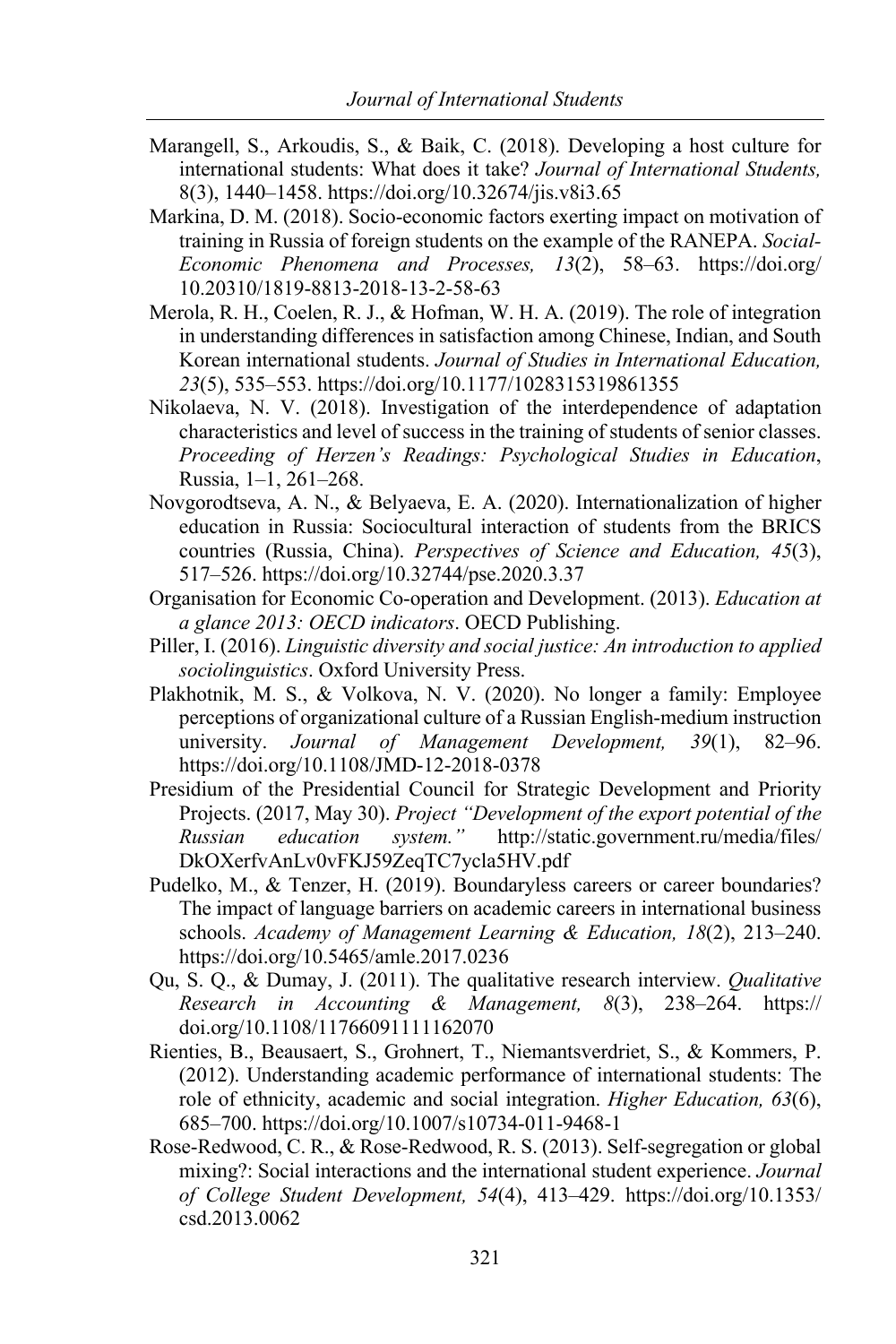- Rosstat. (2020). *Russian statistical yearbook 2020*. https://gks.ru/bgd/ regl/b20\_13/Main.htm
- Ryan, J. (2011). Teaching and learning for international students: Towards a transcultural approach. *Teachers and Teaching, 17*(6), 631–648. https://doi.org/10.1080/13540602.2011.625138
- Smith, R. A., & Khawaja, N. G. (2011). A review of the acculturation experiences of international students. *International Journal of Intercultural Relations, 35*(6), 699–713. https://doi.org/10.1016/j.ijintrel.2011.08.004
- Tinto, V. (1975). Dropout from higher education: A theoretical synthesis of recent research. *Review of Educational Research, 45*(1), 89–125. https://doi.org/10.3102%2F00346543045001089
- Tinto, V. (1997). Classrooms as communities: Exploring the educational character of student persistence. *The Journal of Higher Education, 68*(6), 599– 623. https://doi.org/10.1080/00221546.1997.11779003
- Turner, S. F., Cardinal, L. B., & Burton, R. M. (2017). Research design for mixed methods: A triangulation-based framework and roadmap. *Organizational Research Methods, 20*(2), 243–267. https://doi.org/10.1177% 2F1094428115610808
- Uzhegova, D., & Baik, C. (2020). Internationalisation of higher education in an uneven world: An integrated approach to internationalisation of universities in the academic periphery. *Studies in Higher Education*, Advance online publication. https://doi.org/10.1080/03075079.2020.1811220
- Ward, C., & Kennedy, A. (1993). Where's the "culture" in cross-cultural transition?: Comparative studies of sojourner adjustment. *Journal of Cross-Cultural Psychology, 24*(2), 221–249. https:///doi.org/10.1177/ 0022022193242006
- Ward, C., & Kennedy, A. (1999). The measurement of sociocultural adaptation. *International Journal of Intercultural Relations, 23*(4), 659–677. https://doi.org/10.1016/S0147-1767(99)00014-0
- Woolf, M. (2007). Impossible things before breakfast: Myths in education abroad. *Journal of Studies in International Education, 11*(3–4), 496–509. https://doi.org/10.1177%2F1028315307304186
- World Bank. (2020). *Russia integrates: Deepening the country's integration in the global economy*. World Bank. http://hdl.handle.net/10986/34994
- Yuan, R., Li, S., & Yu, B. (2019). Neither "local" nor "global": Chinese university students' identity paradoxes in the internationalization of higher education. *Higher Education, 77*(6), 963–978. https://doi.org/10.1007/s10734-018- 0313-7
- Yudkevich, M. (2014). The Russian University: Recovery and rehabilitation. *Studies in Higher Education, 39*(8), 1463–1474. https://doi.org/ 10.1080/03075079.2014.949537
- Zachariadis, M., Scott, S., & Barrett, M. (2013). Methodological implications of critical realism for mixed-methods. *MIS Quarterly, 37*(3), 855–879. https://doi.org/10.25300/MISQ/2013/37.3.09